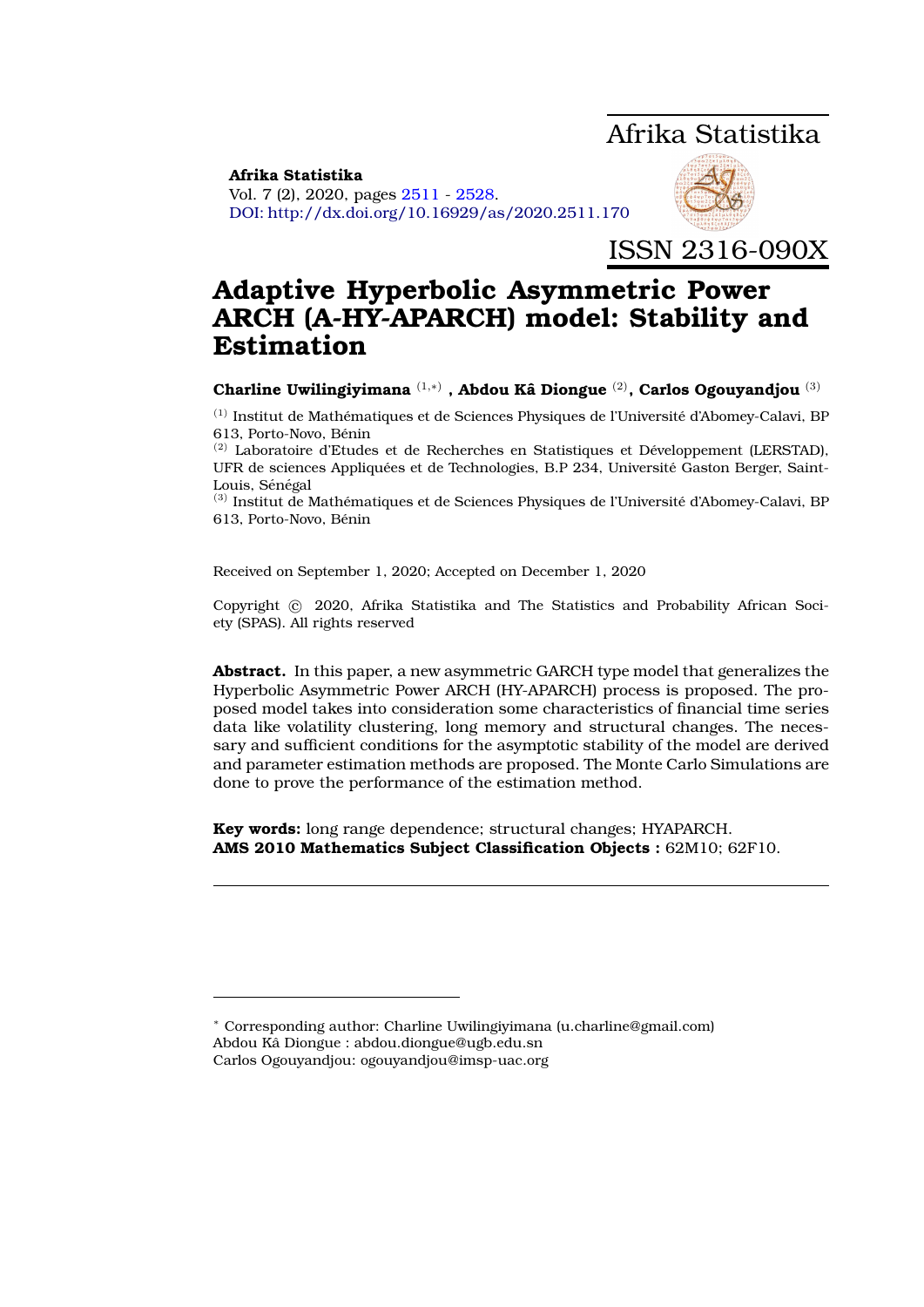**Résumé.** (Abstract in French) Nous proposons un modèle GARCH symmétrique qui généralise le modèle asymétrique hyperbolique Power ARCH. Notre modèle prend en compte des caractéristiques de séries chronologiques financières telles que la volatilité du grappage, les longues mémoires et les changement structurels. Nous obtenons des conditions nécessaires et suffisantes de statilité asymptotiques et procédons à une estimation paramétrique pour valider le modèle. Une étude de simulation vient en appui aux résultats théoriques.

#### **The authors**.

**Charline Uwilingiyimana**, M.Sc., is preparing a Ph.D, under the supervision of the second author at: Institut de Mathematiques et de Sciences Physiques de ´ l'Universite d'Abomey-Calavi. ´

**Abdou Ka Diongue**, Ph.D., is full professor at the Department of Applied Mathematics of Gaston Berger University, Saint-Louis, SENEGAL

**Carlos Ogouyandjou**, Ph.D., is associate professor at: Institut de Mathématiques et de Sciences Physiques de l'Universite d'Abomey-Calavi. ´

## **1. Introduction**

The Autoregressive conditional heteroscedasticity of order p, or ARCH(p), was first introduced by [Engle, R. F. \(1982\)](#page-16-1) and generalized by [Bollerslev, T. \(1986\)](#page-16-2) to model the conditional variance or the volatility in financial time series with a heavy tail. Based on their work several models have been developed to capture the main features of financial time series data like leptokurtic, skewness, and Volatility clustering. In past years, there has been an increasing interest in introducing models that have been dealing with the asymmetric effect due to negative and positive shocks on the conditional variance like the EGARCH proposed by [Nelson, D. B. \(1991\),](#page-17-0) the APARCH of [Ding, Z.](#page-16-3)*et al.*(1993) and the GJR GARCH proposed by [Glosten, L. R.](#page-17-1) *et al.*(1993). [Baillie, R. T.](#page-16-4)*et al.*(1996) extend GARCH model by introducing FIGARCH model to capture long memory features in assets returns. [Tse, Y. K. \(1998\)](#page-17-2) has introduced an asymmetric long memory volatility model as an extension of FIAPARCH model by adding a function extracted from the APARCH process.

[Engle, R. F.](#page-17-3)*et al.*(2004) found that researchers should take into account other important characteristics like leverage effect and long memory. However, more studies have confirmed the existence of the long memory persistence and the asymmetric effects in the volatility of financial returns (see for instance, [Davidson, J. \(2004\),](#page-16-5) [Conrad, C. \(2010\),](#page-16-6) Pérez-Rodríguez, J. V. et al. (2019)). The Hyperbolic Asymmetric Power ARCH (HY-APARCH) process was proposed by [Schoffer, O. \(2003\)](#page-17-5) and generalized by [Diongue, A. K.](#page-16-7)*et al.*(2007) by proposing seasonal Hyperbolic APARCH that take into consideration the long memory and asymmetries in volatility. [Dark, J. G. \(2010\)](#page-16-8) used HY-APARCH to model the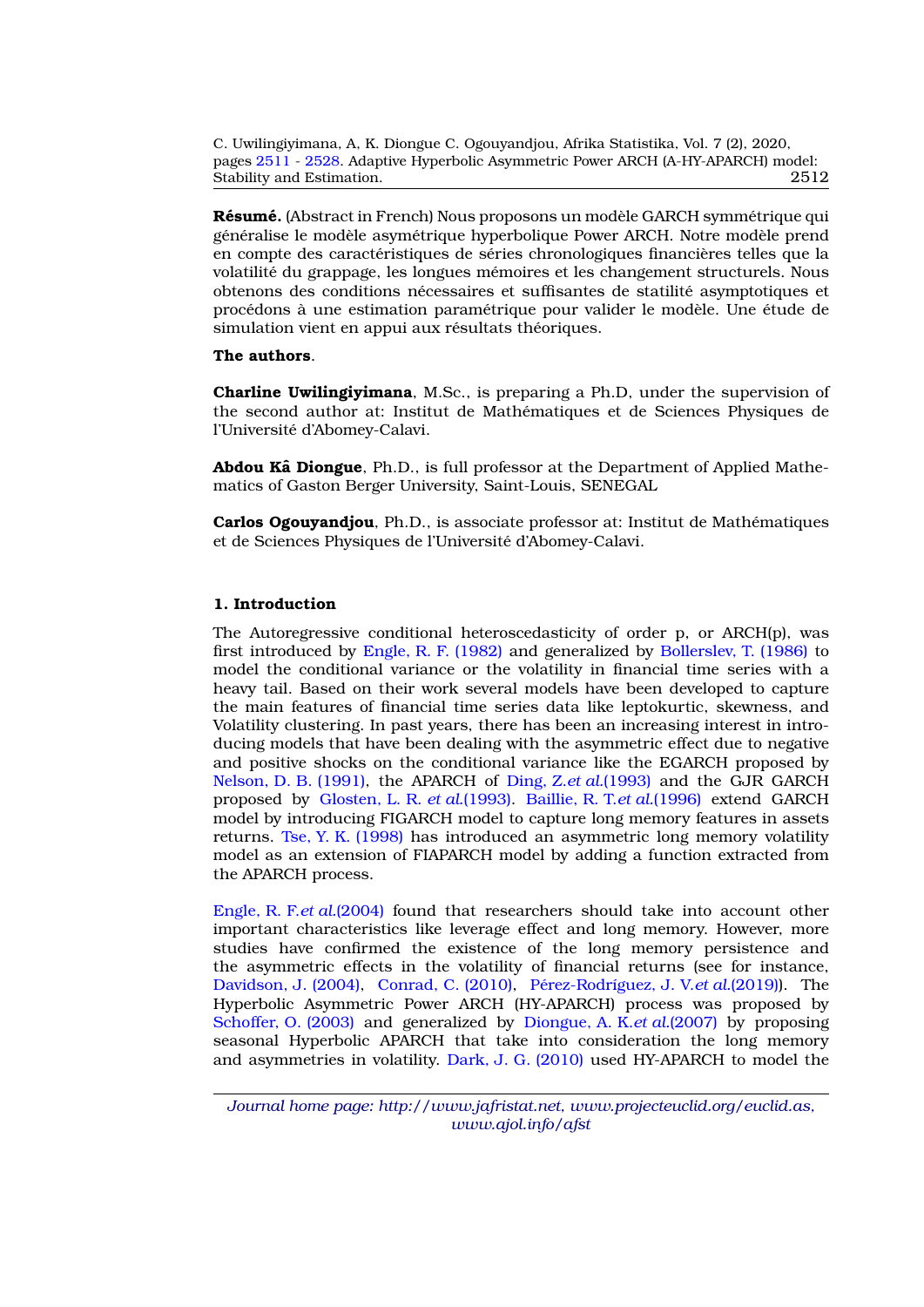conditional skewness and kurtosis, and this model has failed to capture the structural changes known as a structural break when a time series abruptly changes at a point in time. It is well known that the persistence shocks to the conditional variance is measured by the long range dependence parameter, [Diebold, F. X.](#page-16-9) *et al.*(2001) in their work concluded that structural changes may produce superious long memory effects. [Hillebrand, E. \(2005\)](#page-17-6) found that ignoring structural changes in volatility may cause the sum of the estimated autoregressive to converge to one.

Recently, some studies have defined the new processes that accounted for structural changes through the Fourier approximation see [Baillie, R. T.](#page-16-10)*et al.*(2009), Li, J *et al.*[\(2017\),](#page-17-7) Shi, Y. *et al.*[\(2018\).](#page-17-8) Another study by [Choi, K.](#page-16-11)*et al.*(2010) examined the structural changes in the daily exchange rate and showed that the long memory is due to structural changes so it is difficult to distinguish long memory and structural changes as proved by studies. It has been demonstrated that structural changes can be partly described some extremely persistent volatility models, and may also cause a time series to have long memory characteristic, this has supported by [Messow, P.](#page-17-9) *et al.*(2013) in the study which reveals that structural change is related to long memory and can lead to overestimated the long-range dependence parameter.

Motivated by the studies that examined the existence of both long memory and structural changes, this study introduces a new framework that combines an HY-GARCH structure for returns with an APARCH model and with a time-varying determistic function intercept. The model within our framework is called an Adaptive Hyperbolic Asymmetric Power ARCH (A-HY-APARCH) process. This model extends the HY-APARCH model and it is designed for modeling both long memory and structural changes. This new model generalizes the HY-APARCH of [Schoffer, O. \(2003\)](#page-17-5) when  $w_t = \frac{w_o}{1-\beta(1)}$  and the Seasonal HY-APARCH of [Diongue, A. K.](#page-16-7)*et al.*(2007) when  $w_t = \frac{w_o}{1-\beta(1)}$  and  $s = 1$ . The necessary and sufficient conditions for the stability of the second moment are investigated following the method of [Mohammadi, F.](#page-17-10) *et al.*(2017). The asymptotic behaviours of the Maximum Likelihood Estimations are evaluated by Monte Carlo.

This paper is organized as follows: Section [2](#page-2-0) presents the A-HY-APARCH process. Section [3](#page-5-0) derives the condition for the second moment to be asymptotically bounded. Section [4](#page-11-0) presents the Estimation of the parameters. Section [5](#page-11-1) is dedicated to simulation studies and concluding remarks are given in Section [6.](#page-15-0)

## <span id="page-2-0"></span>**2. The model**

## *2.1. HY-APARCH model*

The HYGARCH process of [Davidson, J. \(2004\)](#page-16-5) has failed to capture the asymmetric effects observed in time series data, to overcome this problem, the HY-APARCH model has been introduced and it combined the characteristics of the HYGARCH model with those of the APARCH model. Assume  $z_t$  is a sequence of independent

*Journal home page: http://www.jafristat.net, www.projecteuclid.org/euclid.as, www.ajol.info/afst*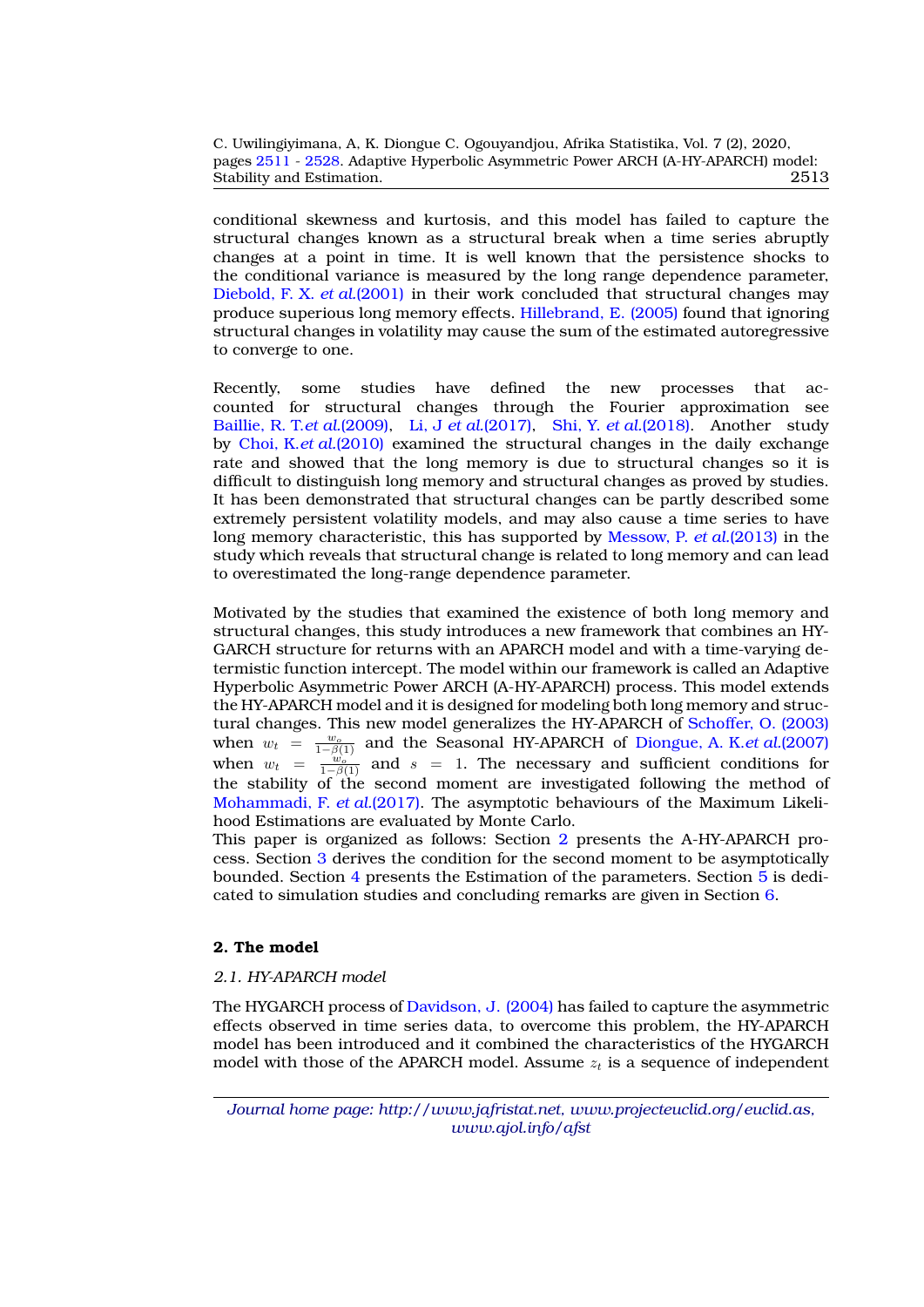identically distributed random variable (i.i.d) with  $\mathbb{E}(z_t) = 0$  and  $\text{Var}(z_t) = 1$ . The process  $(x_t)_{t\in\mathbb{Z}}$  is a HY-APARCH(p,d,q) process if it satisfies, for all t and some strictly positive valued process  $h_t$ , the following equations

$$
x_t = h_t z_t
$$

<span id="page-3-0"></span>
$$
[1 - \alpha(B) - \beta(B)] \left( (1 - \tau) + \tau (1 - B)^d \right) y_t = w_0 + (1 - \beta(B))(v_t),
$$
  
where  $\alpha(B) = \sum_{j=0}^p \alpha_j B^j$ ,  $\beta(B) = \sum_{j=0}^q \beta_j B^j$ ,  $y_t = \left( |x_t| - \epsilon x_t \right)^{\phi}$ , (1)

and  $v_t = y_t - h_t^{\phi}$ , for  $t \in \mathbb{Z}$ ,  $\phi > 0$ ,  $|\epsilon| < 1$ ,  $w_0 > 0$ ,  $0 < d < 1$  and  $\tau \ge 0$ . By rearranging the equation  $(1)$ , the HYAPARCH $(p,d,q)$  can be written as the following equation:

<span id="page-3-1"></span>
$$
h_t^{\phi} = \frac{w_0}{1 - \beta(B)} + \left\{ 1 - \frac{1 - \Phi(B)}{1 - \beta(B)} \left( (1 - \tau) + \tau (1 - B)^d \right) \right\} \left( |x_t| - \epsilon x_t \right)^{\phi}.
$$
 (2)

where  $\Phi(B) = 1 - \alpha(B) - \beta(B)$ 

The HYAPARCH reduce to FIGARCH when  $\epsilon = 0$ ,  $\phi = 2$  and  $\tau = 1$ ; to HYGARCH model for  $\phi = 2$  and  $\epsilon = 0$  and to FIAPARCH model for  $\tau = 1$ . Consider the conditonal variance of the HYAPARCH(p,d,q) model in [\(2\)](#page-3-1), following Li, M.*et al.*[\(2015\),](#page-17-11) the process  $HYAPARCH(1,d,1)$  can be represented by the following equations:

<span id="page-3-2"></span>
$$
h_t^{\phi} = (1 - \tau)h_{1,t}^{\phi} + \tau h_{2,t}^{\phi}
$$
 (3)

where

$$
h_{1,t}^{\phi} = \frac{w_0}{1 - \beta(1)} + \left(1 - \frac{1 - \Phi B}{1 - \beta B}\right)y_t
$$

and

$$
h_{2,t}^{\phi} = \frac{w_0}{1 - \beta(1)} + \left(1 - \frac{1 - \Phi B}{1 - \beta B}(1 - B)^d\right)y_t
$$

## *2.2. A-HY-APARCH model*

Adaptive Hyperbolic Power Asymmetric ARCH (A-HY-APARCH) model proposed in this study is designed for modeling long memory, asymmetric effects, and structural changes in the conditional variance process. The modification in the HY-APARCH consists of replacing the intercept  $\frac{w_0}{1-\beta(1)}$  by a slowly varying deterministics function  $w_t$  in equation [\(2\)](#page-3-1), developed by [Gallant, A. R. \(1984\)'](#page-17-12)s flexible functional form that models structural changes. There are other non-linear models such as logistic smooth transition Autoregressive and Markov switching GARCH types model that can capture smooth breaks as well but the logistic smooth transition requires that the number of breaks should be known. The advantage of the time-varying intercept is that we do need to assume the number of breaks is to be known and its main purpose is to allow the structural change in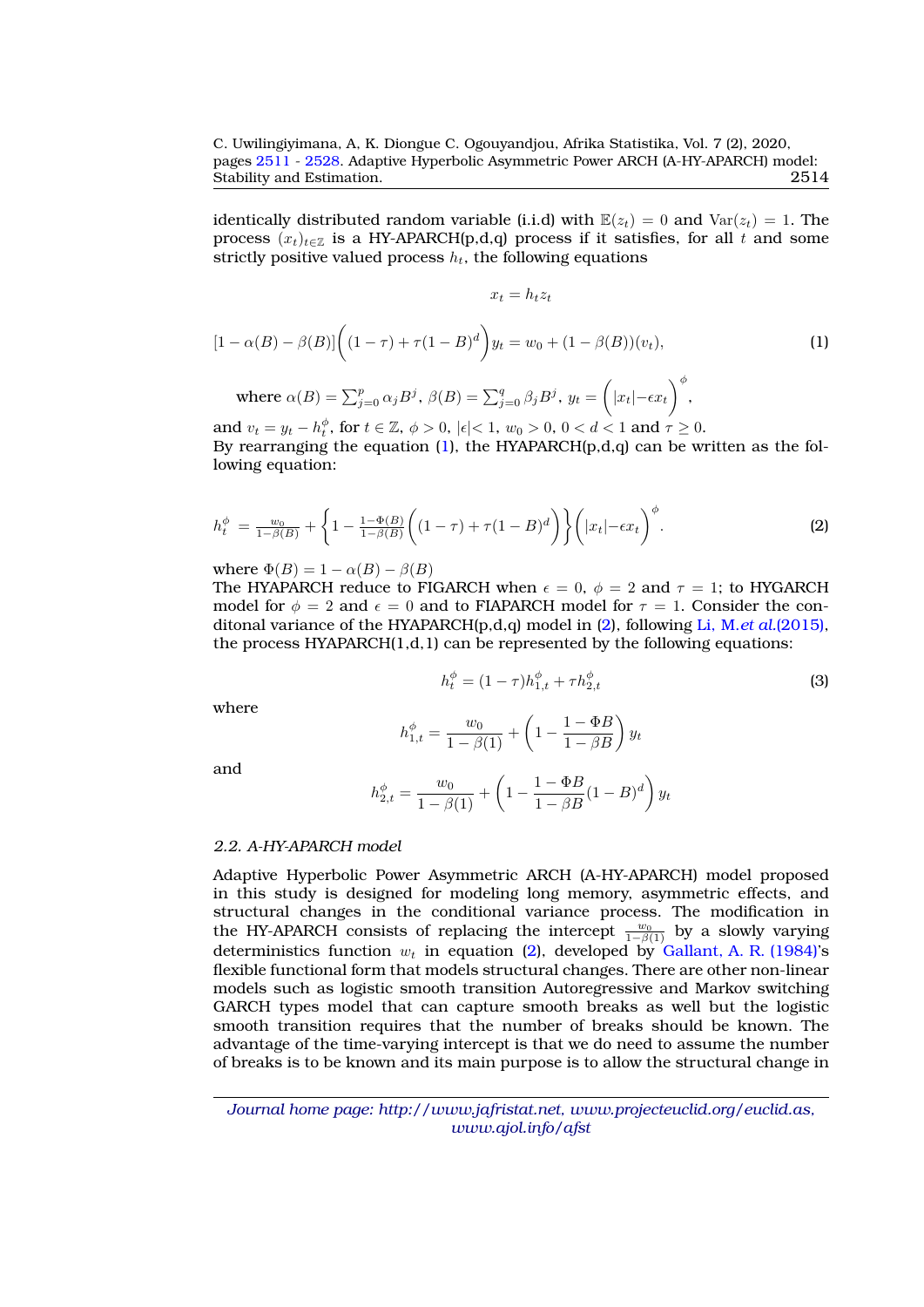the conditional variance.

The A-HY-APARCH $(p,d,q,k)$  extends the HY-APARCH $(p,d,q)$  process by allowing the intercept  $w_t$  in the conditional variance equation to be time slowly varying function, but this new process does not allow all the parameters in the conditional variance equation of the HY-APARCH model to be time-dependent. Note that a constant intercept in the HY-APARCH model is replaced by equation [\(2\)](#page-3-1) as demonstrated by the studies of [Baillie, R. T.](#page-16-10)*et al.*(2009), [Pascalau, R.](#page-17-13) *et al.*(2011), [Nasr, A. B.](#page-17-14)*et al.*(2010) and recently shown by Shi, Y. *et al.*[\(2018\).](#page-17-8) Let  $x_t$  denote a real-valued discrete-time stochastic process and assume  $z_t$  is a sequence of independent identically distributed random variable (i.i.d) with  $\mathbb{E}(z_t) = 0$  and  $\text{Var}(z_t) = 1$ . The conditional variance of the A-HY-APARCH(p,d,q,k) is defined as the following equations:

 $x_t = h_t z_t$ 

$$
h_t^{\phi} = w_t + \left\{ 1 - \frac{\Phi(B) \left( (1 - \tau) + \tau (1 - B)^d \right)}{\beta(B)} \right\} \left( |x_t| - \epsilon x_t \right)^{\phi}
$$
  
=  $w_t + \Psi(B) y_t$ 

where

$$
w_t = w_0 + \sum_{j=1}^k \left[ n_j \sin(\frac{2\pi j t}{T}) + m_j \cos(\frac{2\pi j t}{T}) \right]
$$
  
and 
$$
y_t = \left( |x_t| - \epsilon x_t \right)^{\phi}
$$
, subject to the following constraints:  

$$
\phi > 0, \quad 0 < d < 1, \quad -1 < \epsilon < 1, \quad w_t > 0
$$

$$
\beta(B) = 1 - \beta_1 B - \beta_2 B^2 - \dots - \beta_q B^q
$$

and

$$
\alpha(B) = 1 - \alpha_1 B - \alpha_2 B^2 - \dots - \alpha_p B^p
$$

 $\Phi(B) = 1 - \alpha(B) - \beta(B)$ 

provided that the roots of the characteristics polynomials  $\Phi(B)$  and  $\beta(B)$  lie inside or outside the unit circle.

The A-HYAPARCH reduce to the existing HY-APARCH(p,d,q) when  $w_t = \frac{w_0}{1-\beta(1)}$ , or when  $n_j = m_j = 0$  . The A-HYAPARCH(1,d,1,k) is of the form:

<span id="page-4-0"></span>
$$
h_t^{\phi} = w_t + \left\{ 1 - \frac{1 - \Phi B}{1 - \beta B} \left( (1 - \tau) + \tau (1 - B)^d \right) \right\} y_t.
$$
 (4)

Using the equation  $(3)$ , the equation  $(4)$  can be represented as follows:

<span id="page-4-1"></span>
$$
h_t^{\phi} = (1 - \tau)h_{1,t}^{\phi} + \tau h_{2,t}^{\phi}
$$
 (5)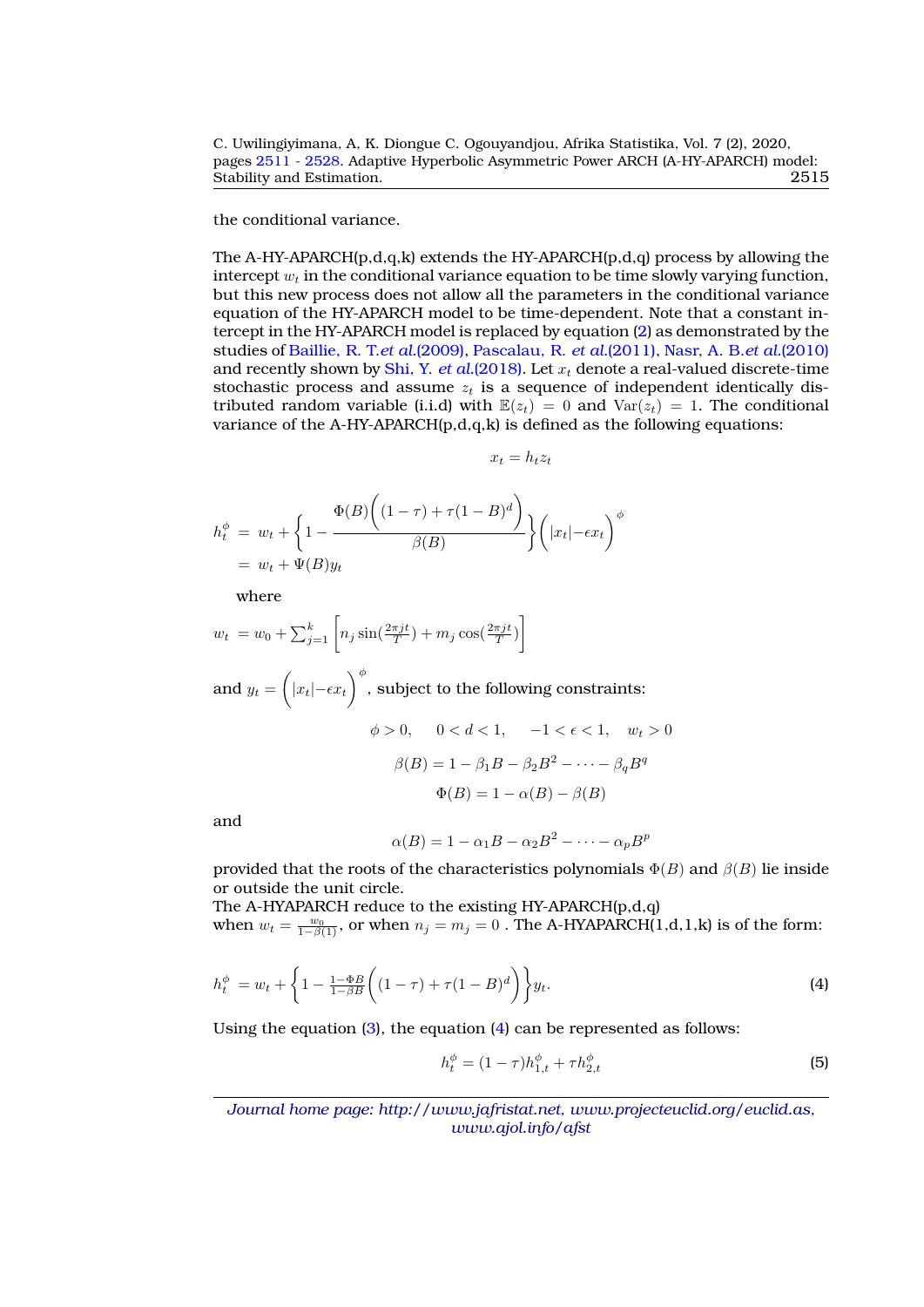where

$$
h_{1,t}^{\phi} = w_t + \left(1 - \frac{1 - \Phi B}{1 - \beta B}\right) y_t
$$

and

$$
h_{2,t}^{\phi} = w_t + \left(1 - \frac{1 - \Phi B}{1 - \beta B} (1 - B)^d\right) y_t.
$$

It is well known that the hyperbolic memory of the model has the following representation

<span id="page-5-1"></span>
$$
(1 - B)^d = 1 - \sum_{i=1}^{\infty} \pi_i B^i
$$
 (6)

where

$$
\pi_i = \frac{d\Gamma(i-d)}{\Gamma(1-d)\Gamma(i+1)} = \frac{d}{\Gamma(i-d)}i^{-1-d}.
$$

Using equations [\(5\)](#page-4-1),[\(6\)](#page-5-1) and by employing the methodology of [Mohammadi, F.](#page-17-10) *et al.*(2017), the A-HYAPARCH(1,d,1,k) model can be rewritten as follows:

<span id="page-5-5"></span>
$$
x_t = h_t z_t
$$

$$
h_t^{\phi} = (1 - \tau)h_{1,t}^{\phi} + \tau h_{2,t}^{\phi},
$$

$$
\tag{7}
$$

where

<span id="page-5-2"></span>
$$
h_{1,t}^{\phi} = w_t + \beta \left( h_{1,t-1}^{\phi} - w_{t-1} \right) + (\Phi - \beta) y_{t-1},
$$
\n(8)

<span id="page-5-3"></span>
$$
h_{2,t}^{\phi} = w_t + \beta \left( h_{2,t-1}^{\phi} - w_{t-1} \right) + (\beta - \Phi + \pi_1) y_{t-1} + \sum_{i=0}^{\infty} \left( \pi_{i+2} - \Phi \pi_{i+1} \right) B^i y_{t-2}, \tag{9}
$$

and

<span id="page-5-4"></span>
$$
w_t = w_0 + \sum_{j=1}^k \left[ n_j \sin(\frac{2\pi j t}{T}) + m_j \cos(\frac{2\pi j t}{T}) \right],
$$
 (10)

where  $z_t$  are iid standard normal variables. To guarantee the positivity of the conditional variance, the condition to the constrants are imposed:  $\beta$ ,  $(\beta - \Phi) > 0$ ,  $0 < \tau < \Phi < \beta < d < 1$  and  $w_t$  is a time varying function bounded between 0 and  $c_0$ .

#### <span id="page-5-0"></span>**3. Stability**

<span id="page-5-6"></span>In this section the stability of the the A-HY-APARCH model which point out to the asymptotic finiteness of the variance of the series can be imposed by regarding some conditions to ensure the asymptotic boundedness of unconditional second moment. stability results are derived by considering the time varying function intercept  $w_t \in [0, c_0]$ .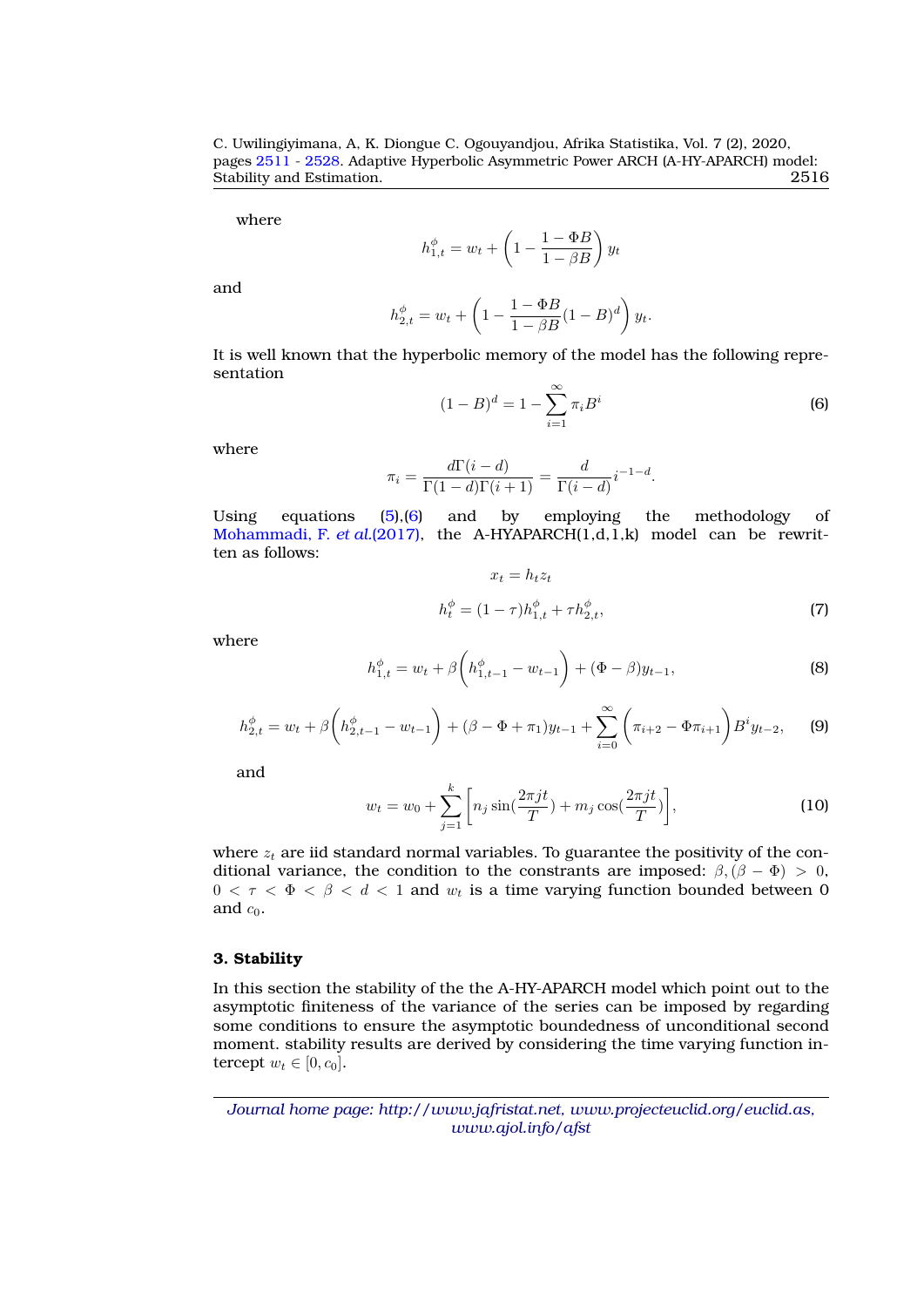**Lemma 1.** *If*  $n_j$  *and*  $m_j$  *are the nonnegative numbers with*  $j \in \{1, 2, ..., k\}$  *such that*  $\sum_{j=1}^k (n_j + m_j) < \min(1, w_0)$  *then* 

$$
0 \leq w_0 + \sum_{j=1}^k \left( n_j \sin(\frac{2\pi j t}{T}) + m_j \cos(\frac{2\pi j t}{T}) \right) \leq 1 + w_0 := c_0.
$$

*Proof.* We want to show that there exists a constant  $c_0$  such that for all  $t > 0$ ,  $w_0 > 0$ ,

$$
0 \leqslant w_t \leqslant 1 + w_0 := c_0
$$

where  $w_t = \sum_{j=1}^k \left(n_j \sin(\frac{2\pi jt}{T}) + m_j \cos(\frac{2\pi jt}{T})\right)$ . Knowing that  $-1 \leqslant \cos(\frac{2\pi jt}{T}) \leqslant 1$  and  $-1 \leqslant \sin(\frac{2\pi j t}{T}) \leqslant 1$  hence

$$
-\sum_{j=1}^{k} (n_j + m_j) \le \sum_{j=1}^{k} \left( n_j \sin(\frac{2\pi j t}{T}) + m_j \cos(\frac{2\pi j t}{T}) \right) \le \sum_{j=1}^{k} (n_j + m_j)
$$

and  $\sum_{j=1}^k (n_j + m_j) \leqslant \min(1, w_0) \leqslant 1,$  therefore

$$
w_0 - \sum_{j=1}^k (n_j + m_j) \leq w_0 + \sum_{j=1}^k \left( n_j \sin(\frac{2\pi j t}{T}) + m_j \cos(\frac{2\pi j t}{T}) \right) \leq 1 + w_0.
$$

Using the assumption that  $\sum_{j=1}^k (n_j + m_j) \leqslant \min(1, w_0)$ , the  $\sum_{j=1}^k (n_j + m_j) \leqslant w_0$  and  $w_0 - \sum_{j=1}^k (n_j + m_j) \geq -w_0 + w_0 = 0.$ We conclude that  $0 \leqslant w_t \leqslant 1 + w_0 := c_0$ .

<span id="page-6-0"></span>Lemma 2. Let  $\Big(\mathbb{V},\|.\| \Big)$  be a normed space such that,  $\mathbb{V}=\big\{(y_t)_{t\in\mathbb{Z}}/\sup_{t\in\mathbb{Z}}\mathbb{E}|y_t|<\infty\big\}$ *and let B be a linear operator on* V *defined by*

$$
B: \mathbb{V} \to \mathbb{V}
$$
  

$$
y \mapsto By = (By_t)_{t \in \mathbb{Z}} = (y_{t-1})_{t \in \mathbb{Z}}
$$

*and*  $||B||_{\infty} = \sup_{t \in \mathbb{Z}} \mathbb{E}|y_t|$ , *then the delayed operator,* 

$$
\|B^i\|_\infty=1,\quad \forall i\in\mathbb{N}
$$

*Proof.*

$$
||B|| = \sup_{y \in \mathbb{V}} \frac{\sup_{t \in \mathbb{Z}} \mathbb{E}(|By_t|)}{\sup_{t \in \mathbb{Z}} \mathbb{E}(|y_t|)}.
$$
  
= 
$$
\sup_{y \in \mathbb{V}} \frac{\sup_{t \in \mathbb{Z}} \mathbb{E}(|y_t|)}{\sup_{t \in \mathbb{Z}} \mathbb{E}(|y_t|)}.
$$

Since  $\sup_{t\in\mathbb{Z}} \mathbb{E}(|y_{t-1}|) = \sup_{t\in\mathbb{Z}} \mathbb{E}(|y_t|)$ , therefore  $||B^i||_{\infty} = sup_{y_t\in\mathbb{V}}(1) = 1$ .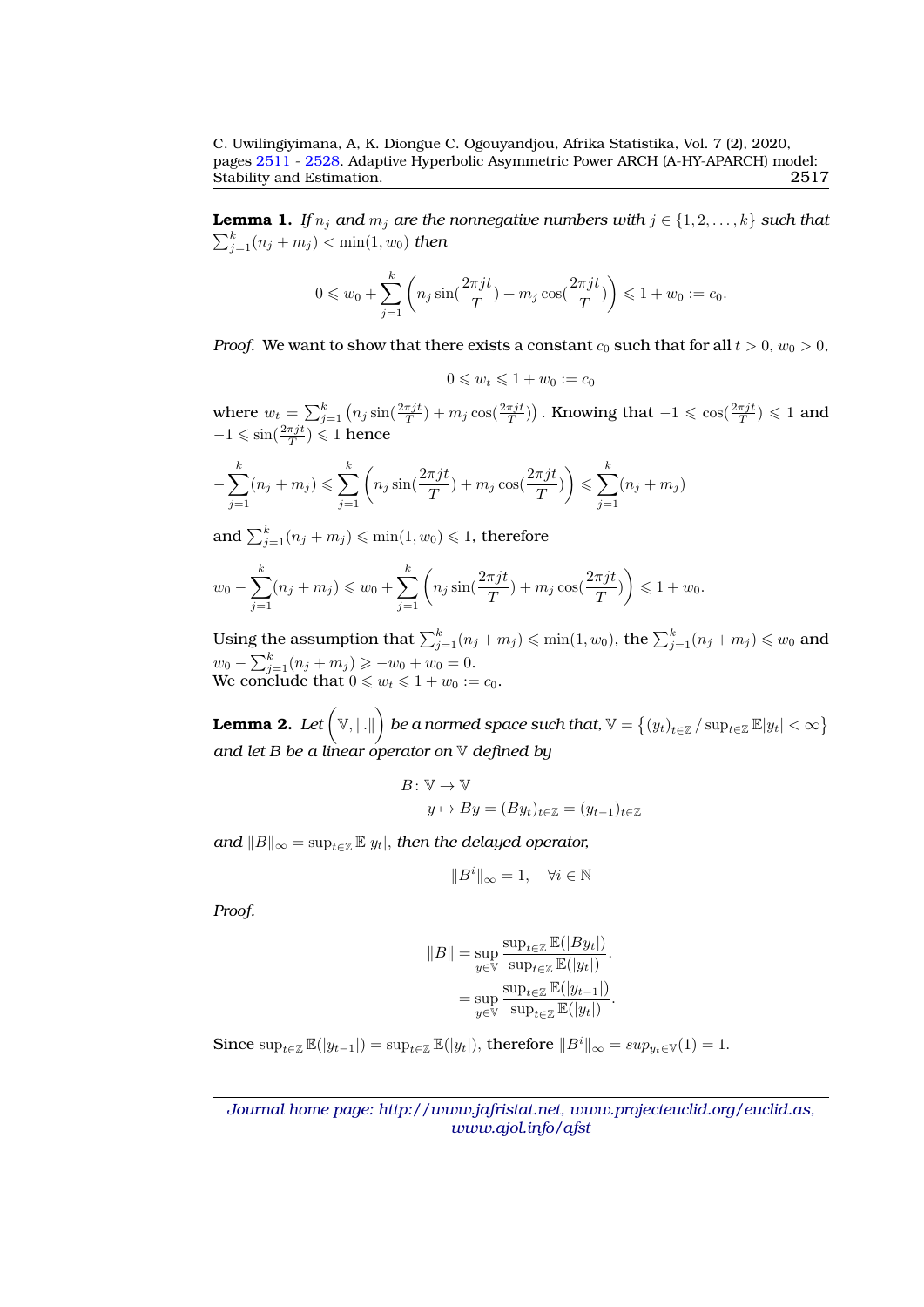For the rest of this section we consider  $n_j$ ,  $m_j$  and  $w_0$  are such that,

$$
0\leqslant w_t\leqslant c_0.
$$

**Theorem 1.** *The conditional variance*  $h_t$  of A-HY-APARCH model satisfies, for all  $\delta > 0$ ,

$$
\mathbb{E}(h_t^{\delta}) \leq c_0 + \beta \mathbb{E}(h_{1,t-1}^{\delta}) + C(\beta + \tau \pi_1) \mathbb{E}(h_{t-1}^{\delta})
$$

$$
+ \tau \beta \mathbb{E}(h_{2,t-1}^{\delta}) + C\tau \sum_{i=0}^{\infty} \pi_{i+2} \mathbb{E}(h_{t-2}^{\delta})
$$

*where*  $c_0$ *, and C are* some constants.

*Proof.* Under the assumption that the distribution of  $z_t$  is symmetric about zero, the leverage effect is still taken into consideration and the second moment of A-HY-APARCH model is computed as follows:

$$
\mathbb{E}(y_t^2) = \mathbb{E}(|h_t z_t| - \epsilon h_t z_t)^{2\phi} = C \mathbb{E}(h_t^{2\phi})
$$

with  $C := \mathbb{E}(|z_t| - \epsilon z_t)^{2\phi}$ . Since  $z_t$  are iid,  $\mathbb{E}(|z_t| - \epsilon z_t)^{2\phi}$  is a constant depending on the distribution of  $z_t$ , the leverage parameter  $\epsilon$  and the parameter  $\phi$ . This constant is specified for the Gaussian distribution, the Generalized Error Distribution (GED) and for standardized Student t distribution with mean zero, variance one and degree of freedom  $\nu$  (where  $\nu \in \mathbb{N} \setminus [0,2]$ ), see [Ding, Z.](#page-16-3)*et al.*(1993), [Laurent, S.](#page-17-15)*et al.*(2002), [Lambert, P.](#page-17-16) *et al.*(2001), respectively.

Let  $\delta = 2\phi$ , using the equations [\(8\)](#page-5-2),[\(9\)](#page-5-3) and [\(10\)](#page-5-4), the expectation of  $h_t^{\delta}$  in [\(7\)](#page-5-5) is given by:

<span id="page-7-0"></span>
$$
\mathbb{E}(h_t^{\delta}) = \mathbb{E}(w_t) + \beta \mathbb{E}(h_{1,t-1}^{\delta}) - \beta \mathbb{E}(w_{t-1}) + (\beta - \Phi)\mathbb{E}(Y_{t-1}^2) - \tau \mathbb{E}(w_t) - \tau \beta \mathbb{E}(h_{1,t-1}^{\delta}) \quad (11)
$$
  
+ $\tau \beta \mathbb{E}(w_{t-1}) - \tau(\beta - \Phi)\mathbb{E}(y_{t-1}^2) + \tau \mathbb{E}(w_t) + \tau \beta \mathbb{E}(h_{2,t-1}^{\delta}) - \tau \beta \mathbb{E}(w_{t-1})$   
+ $\tau(\Phi - \beta + \pi_1)\mathbb{E}(y_{t-1}^2) + \tau \sum_{i=0}^{\infty} (\pi_{i+2} - \Phi \pi_{i+1}) B^i \mathbb{E}(y_{t-2}^2).$ 

From equation  $(11)$ , we get

<span id="page-7-1"></span>
$$
\mathbb{E}(h_t^{\delta}) = \mathbb{E}(w_t) + (-\beta)\mathbb{E}(w_{t-1}) + (\beta - \tau\beta)\mathbb{E}(h_{1,t-1}^{\delta}) \n+ \left((\beta - \Phi) - \tau(\beta - \Phi) + \tau(\Phi - \beta + \pi_1)\right)\mathbb{E}(y_{t-1}^2) \n+ \tau\beta\mathbb{E}(h_{2,t-1}^{\delta}) + \tau\sum_{i=0}^{\infty}(\pi_{i+2} - \Phi\pi_{i+1})B^i\mathbb{E}(y_{t-2}^2).
$$
\n(12)

Let

$$
k_1 = \beta - \tau \beta
$$
,  $k_2 = (1 - \tau)(\beta - \Phi) + \tau(\Phi - \beta + \pi_1)$ 

and

$$
k_3=\tau\beta.
$$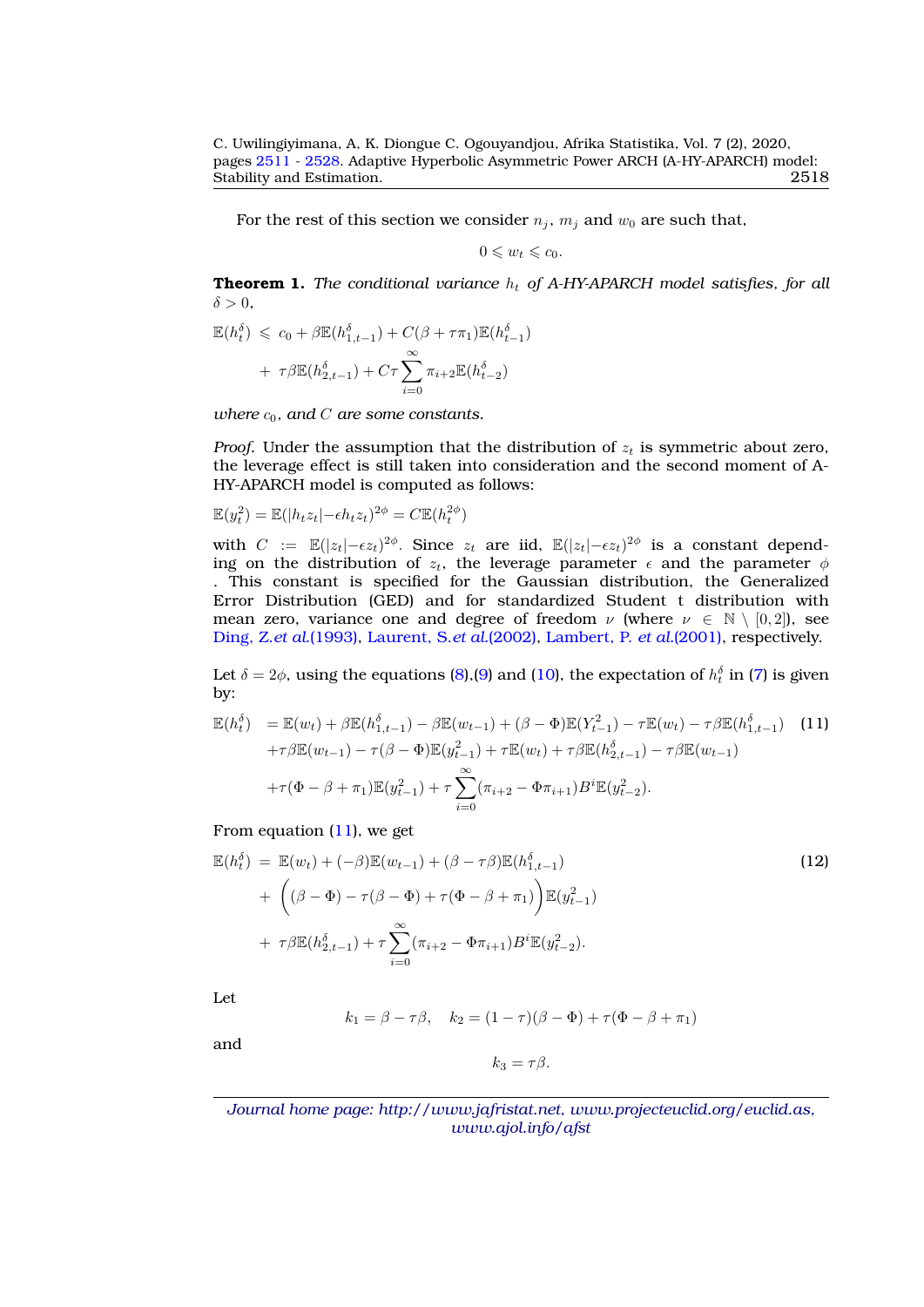C. Uwilingiyimana, A, K. Diongue C. Ogouyandjou, Afrika Statistika, Vol. 7 (2), 2020, pages [2511](#page-0-0) - [2528.](#page-16-0) Adaptive Hyperbolic Asymmetric Power ARCH (A-HY-APARCH) model:<br>Stability and Estimation. 2519 Stability and Estimation.

# The equation [\(12\)](#page-7-1) becomes

<span id="page-8-0"></span>
$$
\mathbb{E}(h_t^{\delta}) = \mathbb{E}(w_t) - \beta \mathbb{E}(w_{t-1}) + k_1 \mathbb{E}(h_{1,t-1}^{\delta}) + k_2 \mathbb{E}(y_{t-1}^2) + k_3 \mathbb{E}(h_{2,t-1}^{\delta}) + \tau \sum_{i=0}^{\infty} (\pi_{i+2} - \Phi \pi_{i+1}) B^i \mathbb{E}(y_{t-2}^2).
$$
\n(13)

Since  $\mathbb{E}(y_{t-1}^2) = C \mathbb{E}(h_{t-1}^{\delta}),$  $\mathbb{E}(y_{t-1}^2) = C \mathbb{E}(h_{t-1}^{\delta}),$  $\mathbb{E}(y_{t-1}^2) = C \mathbb{E}(h_{t-1}^{\delta}),$  $\mathbb{E}(y_{t-1}^2) = C \mathbb{E}(h_{t-1}^{\delta}),$  $\mathbb{E}(y_{t-1}^2) = C \mathbb{E}(h_{t-1}^{\delta}),$  using Lemma 1 and Lemma  $2$  , an upper bound of [\(13\)](#page-8-0) are calculated as follows:

$$
\mathbb{E}(w_t) \leq c_0
$$
\n
$$
k_1 \mathbb{E}(h_{1,t-1}^{\delta}) \leqslant |k_1| \mathbb{E}(h_{1,t-1}^{\delta}) \leqslant \beta \mathbb{E}(h_{1,t-1}^{\delta})
$$
\n
$$
k_2 \mathbb{E}(y_{t-1}^2 w_t) \leqslant C|k_2| \mathbb{E}(h_{t-1}^{\delta}) \leqslant C(\beta + \tau \pi_1) \mathbb{E}(h_{t-1}^{\delta})
$$
\n
$$
k_3 \mathbb{E}(h_{2,t-1}^{\delta} w_t) \leqslant |k_3| \mathbb{E}(h_{2,t-1}^{\delta}) \leqslant \tau \beta \mathbb{E}(h_{2,t-1}^{\delta})
$$
\n
$$
\tau \sum_{i=0}^{\infty} (\pi_{i+2} - \Phi \pi_{i+1}) B^i \mathbb{E}(y_{t-2}^2) \leqslant C\tau \sum_{i=0}^{\infty} \pi_{i+2} \mathbb{E}(h_{t-2}^{\delta})
$$
\n(14)

By substituting the obtained results above in [\(13\)](#page-8-0), therefore the  $\mathbb{E}(h^{\delta}_{t})$  is attained

$$
\mathbb{E}(h_t^{\delta}) \leq c_0 + \beta \mathbb{E}(h_{1,t-1}^{\delta}) + C(\beta + \tau \pi_1) \mathbb{E}(h_{t-1}^{\delta}) + \tau \beta \mathbb{E}(h_{2,t-1}^{\delta}) + C\tau \sum_{i=0}^{\infty} \pi_{i+2} \mathbb{E}(h_{t-2}^{\delta}) \tag{15}
$$

Consider the A-HY-APARCH process given by the the following relations

<span id="page-8-1"></span>
$$
\mathbb{E}(h_t^{\delta}) \leq c_0 + \beta \mathbb{E}(h_{1,t-1}^{\delta}) + C(\beta + \tau \pi_1) \mathbb{E}(h_{t-1}^{\delta}) + \tau \beta \mathbb{E}(h_{2,t-1}^{\delta}) + C\tau \sum_{i=0}^{\infty} \pi_{i+2} \mathbb{E}(h_{t-2}^{\delta}) \quad (16)
$$

<span id="page-8-2"></span>
$$
\mathbb{E}(h_{1,t}^{\delta}) \leqslant c_0 + \beta \mathbb{E}(h_{1,t-1}^{\delta}) + C \Phi \mathbb{E}(h_{t-1}^{\delta})
$$
\n(17)

<span id="page-8-3"></span>
$$
\mathbb{E}(h_{2,t}^{\delta}) \leqslant c_0 + C(\Phi + \pi)\mathbb{E}(h_{t-1}^{\delta}) + \beta \mathbb{E}(h_{2,t-1}^{\delta}) + C \sum_{i=0}^{\infty} \pi_{i+2} \mathbb{E}(h_{t-2}^{\delta})
$$
\n(18)

Consider the inequalities [\(16\)](#page-8-1), [\(17\)](#page-8-2), [\(18\)](#page-8-3), that can be written in matrix form as

$$
H_t \leq M + AH_{t-1},
$$

the iterative method is expressed as

$$
H_t \le \sum_{i=0}^{t-1} A^i M + A^t H_0,
$$

that converges for each initial  $H_{-1}$  if and only if the spectral radius of matrix A is smaller than one. The matrices  $H_t$ , M and A are defined as follows :

$$
H_t = \left(\begin{array}{c} \mathbb{E}(h^{\delta}_t) \\ \mathbb{E}(h^{\delta}_{1,t}) \\ \mathbb{E}(h^{\delta}_{2,t}) \\ \mathbb{E}(h^{\delta}_{t-1}) \end{array}\right)
$$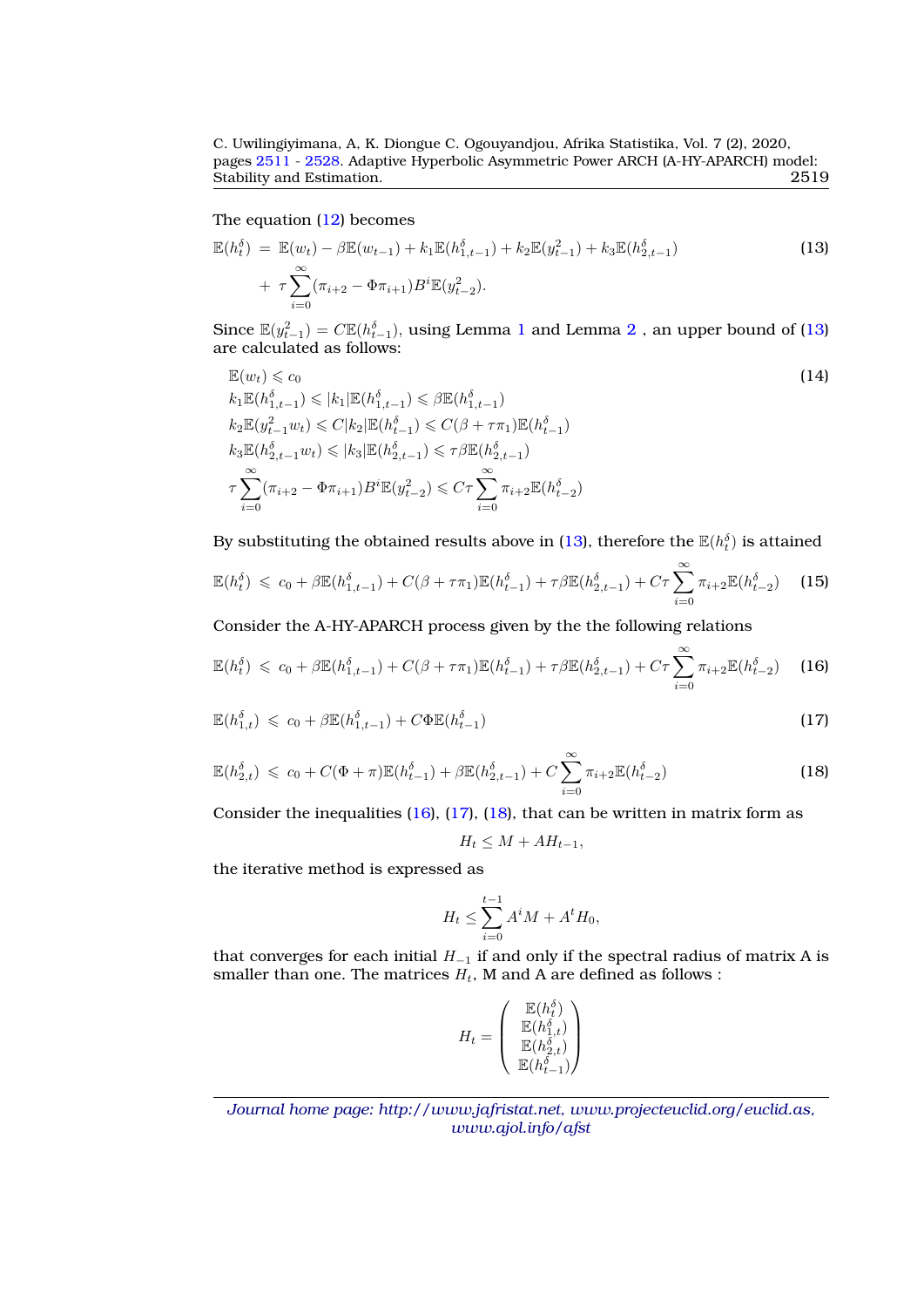C. Uwilingiyimana, A, K. Diongue C. Ogouyandjou, Afrika Statistika, Vol. 7 (2), 2020, pages [2511](#page-0-0) - [2528.](#page-16-0) Adaptive Hyperbolic Asymmetric Power ARCH (A-HY-APARCH) model:<br>Stability and Estimation. 2520 Stability and Estimation.

$$
M = \begin{pmatrix} c_0 \\ c_0 \\ c_0 \\ 0 \end{pmatrix}
$$

$$
A = \begin{pmatrix} C(\beta + \tau \pi_1) & \beta & \tau \beta & C\tau \sum_{i=0}^{\infty} \pi_{i+2} \\ C\Phi & \beta & 0 & 0 \\ C(\Phi + \pi_1) & 0 & \beta & C \sum_{i=0}^{\infty} \pi_{i+2} \\ 1 & 0 & 0 & 0 \end{pmatrix}
$$

<span id="page-9-0"></span>**Lemma 3.** Let  $\tau$ ,  $\Phi$  and  $\beta$  be the parameters of A-HY-APARCH model such that  $0 < \tau < \Phi < \beta < 1$ . If,

$$
\begin{cases} C\bigg[\beta(1+(\tau+1)\Phi-\beta)+\tau(\pi_1+\sum_{i=0}^{\infty}\pi_{i+2})\bigg]+\beta-1<0\\ C(\beta+\tau\pi_1)+\beta<2 \end{cases}
$$

*then*  $\rho(A) < 1$ *.* 

*Proof.* Let first show that the spectrum  $\Lambda(A)$  is not empty set and its maximum eigenvalue is strictry less than one. Given matrix A

$$
A = \begin{pmatrix} C(\beta + \tau \pi_1) & \beta & \tau \beta & C\tau \sum_{i=0}^{\infty} \pi_{i+2} \\ C\Phi & \beta & 0 & 0 \\ C(\Phi + \pi_1) & 0 & \beta & C \sum_{i=0}^{\infty} \pi_{i+2} \\ 1 & 0 & 0 & 0 \end{pmatrix}
$$
  
For sake of simplicity, let us rewrite matrix A as :  $A = \begin{pmatrix} a & d & e & f \\ b & \beta & 0 & 0 \\ c & 0 & \beta & g \\ 1 & 0 & 0 & 0 \end{pmatrix}$ 

Note that for  $0 < \tau < \phi < \beta < 1$ , we have  $eg\beta - f\beta^2 = 0$ , thus the characteristic polynomial of A is

$$
P_A(x) = x^4 - (a+2\beta)x^3 + (-f - ec + \beta(2a + \beta) - bd)x^2 + (2f\beta - eg + ec\beta - a\beta^2 + bd\beta)x
$$

By solving  $P_A(x) = 0$ , the eigenvalues of matrix A are  $x_1 = 0$ ,  $x_2 = \beta$ ,  $x_3 = \frac{1}{2} \left( (a + \beta) - \sqrt{a^2 - 2a\beta + \beta^2 + 4(f + ec + bd)} \right)$ and  $x_4 = \frac{1}{2} \left( (a + \beta) + \sqrt{a^2 - 2a\beta + \beta^2 + 4(f + ec + bd)} \right)$ , obviously  $\left(a^2 - 2a\beta + \beta^2 + 4(f + ec + bd)\right) > 0.$ By definition, the spectral radius of a matrix A is defined by

$$
\rho(A) = \sup_{x \in \Lambda(A)} |x|.
$$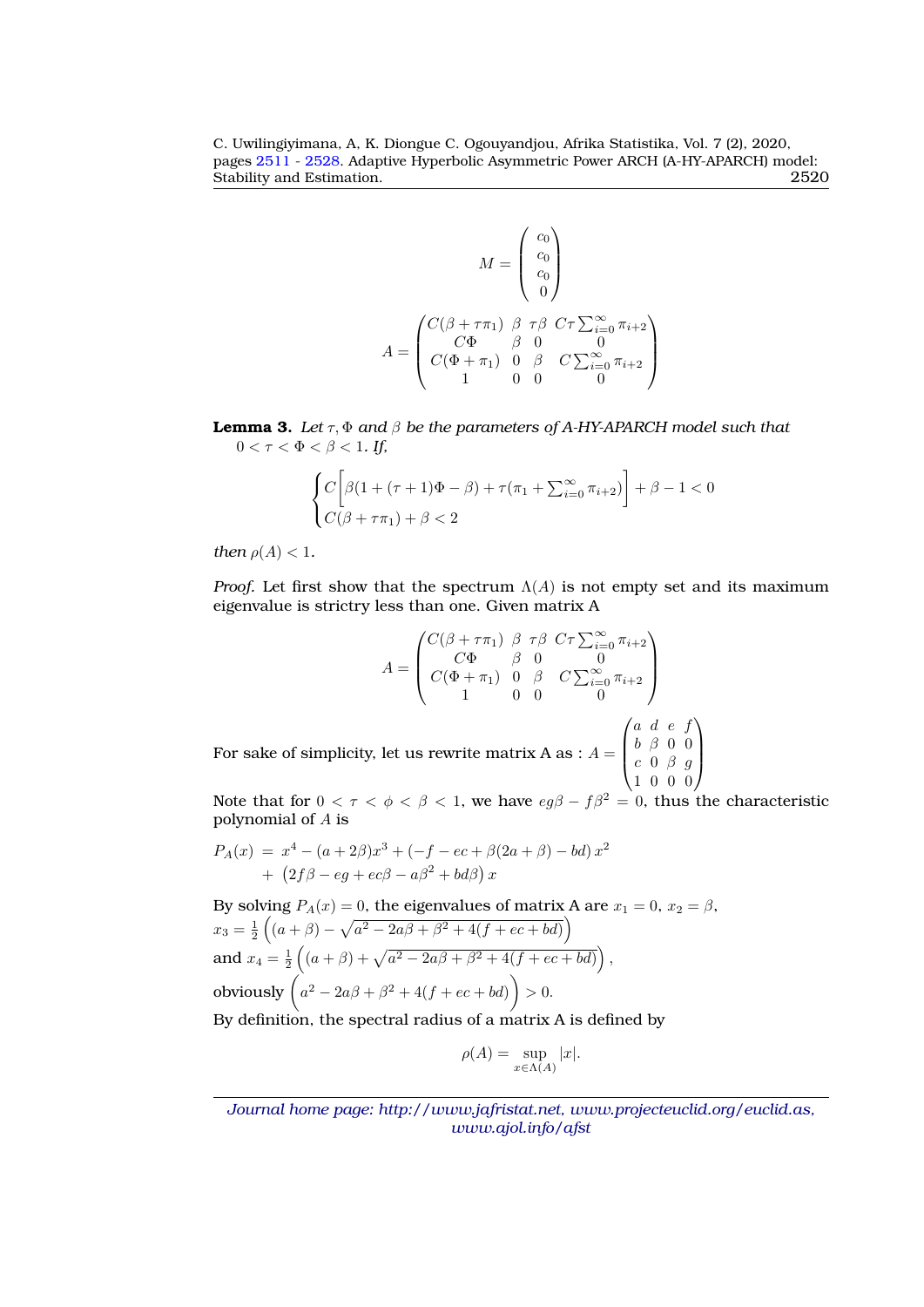Since  $\max\{0, \beta, |x_3|, |x_4|\} = x_4$  that is,

$$
\rho(A) = \frac{1}{2} \left( (a + \beta) + \sqrt{a^2 - 2a\beta + \beta^2 + 4(f + ec + bd)} \right).
$$

The spectral radius of A is less than one if and only if the following condition is satisfied:

<span id="page-10-0"></span>
$$
\begin{cases}\na - a\beta - 1 + \beta + f + ec + bd < 0 \\
a + \beta < 2.\n\end{cases}\n\tag{19}
$$

We just have to replace  $a, b, c, d$  and e by their expressions in [\(19\)](#page-10-0), where  $a = C(\beta + \tau \pi_1)$ ,  $b = C\Phi$ ,  $c = C(\Phi + \pi_1)$ ,  $d = \beta$  and  $f = C\tau \sum_{i=0}^{\infty} \pi_{i+2}$  and  $e = \tau \beta$ , therefore [\(19\)](#page-10-0) is rewritten as follows

$$
\begin{cases} C\bigg[\beta(1+(\tau+1)\Phi-\beta)+\tau(\pi_1+\sum_{i=0}^{\infty}\pi_{i+2})\bigg]+\beta-1 < 0\\ C(\beta+\tau\pi_1)+\beta < 2. \end{cases} \tag{20}
$$

**Theorem 2.** *Let* τ, Φ *and* β *be the parameters of A-HY-APARCH model such that*  $0 < \tau < \Phi < \beta < 1$  and

$$
\begin{cases} C\bigg[\beta(1+(\tau+1)\Phi-\beta)+\tau(\pi_1+\sum_{i=0}^{\infty}\pi_{i+2})\bigg]+\beta-1<0\\ C(\beta+\tau\pi_1)+\beta<2, \end{cases}
$$

*then the time series* {yt} *following A-HYAPARCH model defined in relation* [\(5\)](#page-4-1)*-*[\(8\)](#page-5-2) *is asymptotically stable with finite variance.*

*Proof.* The recursive vector form of inequalities [\(16\)](#page-8-1), [\(17\)](#page-8-2), [\(18\)](#page-8-3) can be written as

<span id="page-10-1"></span>
$$
H_t \le M + AH_{t-1} \qquad t \ge 0 \tag{21}
$$

The iteration of inequality  $(21)$  gives

<span id="page-10-2"></span>
$$
H_t \le \sum_{i=0}^{t-1} A^i M + A^t H_0 \qquad t \ge 0 \tag{22}
$$

According to convergence matrice theorem [Peter Lancaster, M. T. \(1985\),](#page-17-17) the iterating inequality [\(22\)](#page-10-2) converges if and only if the spectral radius is strictly less than one, by Lemma [3,](#page-9-0) suppose that the spectral radius  $\rho(A) < 1$ , Now we want to show that if  $(I - A)$  exists, its inverse exists and  $\sum_{i=0}^{t-1} A^i = (I - A)^{-1}$  as  $\lim_{t \to \infty} A^t H_0 = 0$ . The eigenvalues of  $(I - A)$  are  $(1 - x(A))$  where  $x(A)$  are the eigenvalues of matrix A. The set of eigenvalues of  $(I - A)$  is not empty, hence matrix  $(1 - x(A))$  is invertible. Let

$$
S_n = I + A + A^2 + \dots + A^n = \sum_{i=0}^{n-1} A^i
$$

$$
AS_n = A + A^2 + \dots + A^{n+1}
$$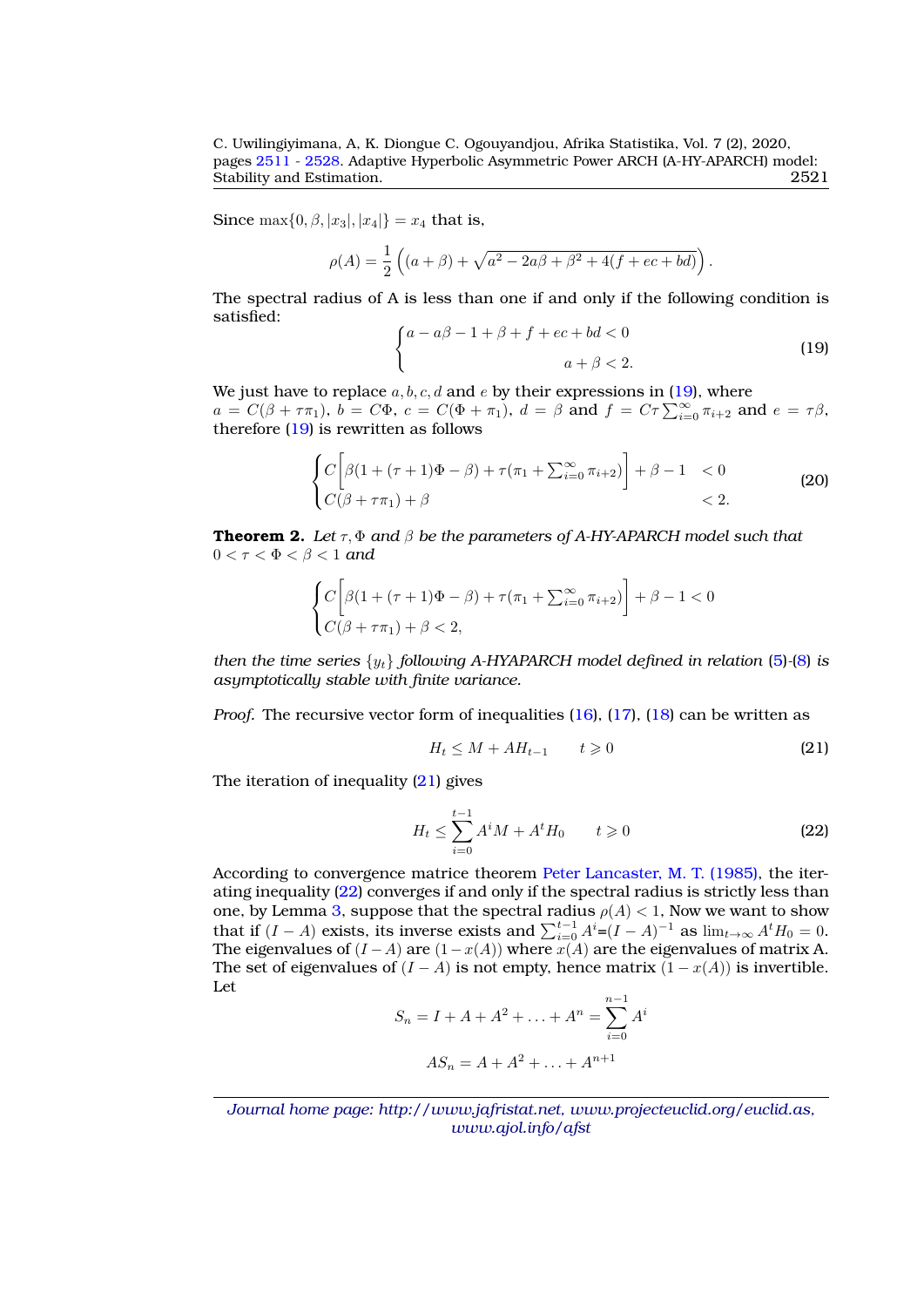hence,

$$
(I - A)S_n = I - A^{n+1},
$$

we can prove that  $\lim_{n\to\infty}(I - A^{n+1}) = I$ , by using  $\lim_{n\to\infty} A^{n+1} = 0$ , we get  $(I - A) \lim_{n \to \infty} S_n = I$ , or  $\lim_{n \to \infty} S_n = (I - A)^{-1}$ , that is  $\sum_{i=0}^{n-1} A^n = (I - A)^{-1}$ , as  $\lim_{t\to\infty} A^t = 0$ , under Lemma [3,](#page-9-0) we conclude that

$$
\lim_{t \to \infty} H_t \le (I - A)^{-1} M
$$

#### <span id="page-11-0"></span>**4. Estimation**

The parameters of the new volatility model are estimated using the method of Maximum Likelihood Estimation under the assumption of normal distributed standardized innovations. We assume that the second moment of the equation satisfying the A-HY-APARCH model is asymptotically bounded.

The conditional likelihood function of A-HYAPARCH(p, d, q, k) process based on the sample  $\{x_1, x_2, \dots, x_T\}$  of T observations may be written as

$$
L_T(x_t|F_{t-1};\theta) = \prod_{t=1}^T \frac{1}{\sqrt{2\pi h_t}} exp(-\frac{1}{2}\frac{x_t^2}{h_t^2}).
$$

Under the assumption that the resuduals follows a normal distribution, the Gaussian log-likelihood function may be expressed as

$$
log(L_T(x_t|F_{t-1};\theta)) = -\frac{T}{2}log(2\pi) - \frac{1}{2}\sum_{t=1}^T log(h_t) - \frac{1}{2}\sum_{t=1}^T \frac{x_t^2}{h_t^2}
$$

$$
= -\frac{1}{2}\sum_{t=1}^T \left[log(2\pi) + log(h_t) + z_t^2\right],
$$

with T denotes the number of observations. The Gaussian log-likelihood is numerically maximized with respect to the vector of the unknown parameters in the model. The procedure simultaneously estimates all the parameters in the model, including those in the flexible functional form of the intercept in the conditional variance process. This study uses numerical techniques to approximate the derivatives of the log-likelihood function with respect to the parameter vector  $\theta$ , that is  $\theta = (w', \Phi, \beta, d').$ 

#### <span id="page-11-1"></span>**5. Simulation study**

In this section, the performance of the A-HY-APARCH $(1,d,1,k)$  model using Monte Carlo Simulation is described for different data generating processes, and comparisons are made with the estimation of corresponding HYAPARCH models. The aim is to investigate whether the A-HYAPARCH model is able to produce the best estimates of the long memory parameter when the structural breaks are accounted. Under the assumption that the residuals follow a normal distribution, the results of simulation with and without structural changes are presented, for the conditional variance process  $h_t$ . To be sure that the conditional variance is positive, the

*Journal home page: http://www.jafristat.net, www.projecteuclid.org/euclid.as, www.ajol.info/afst*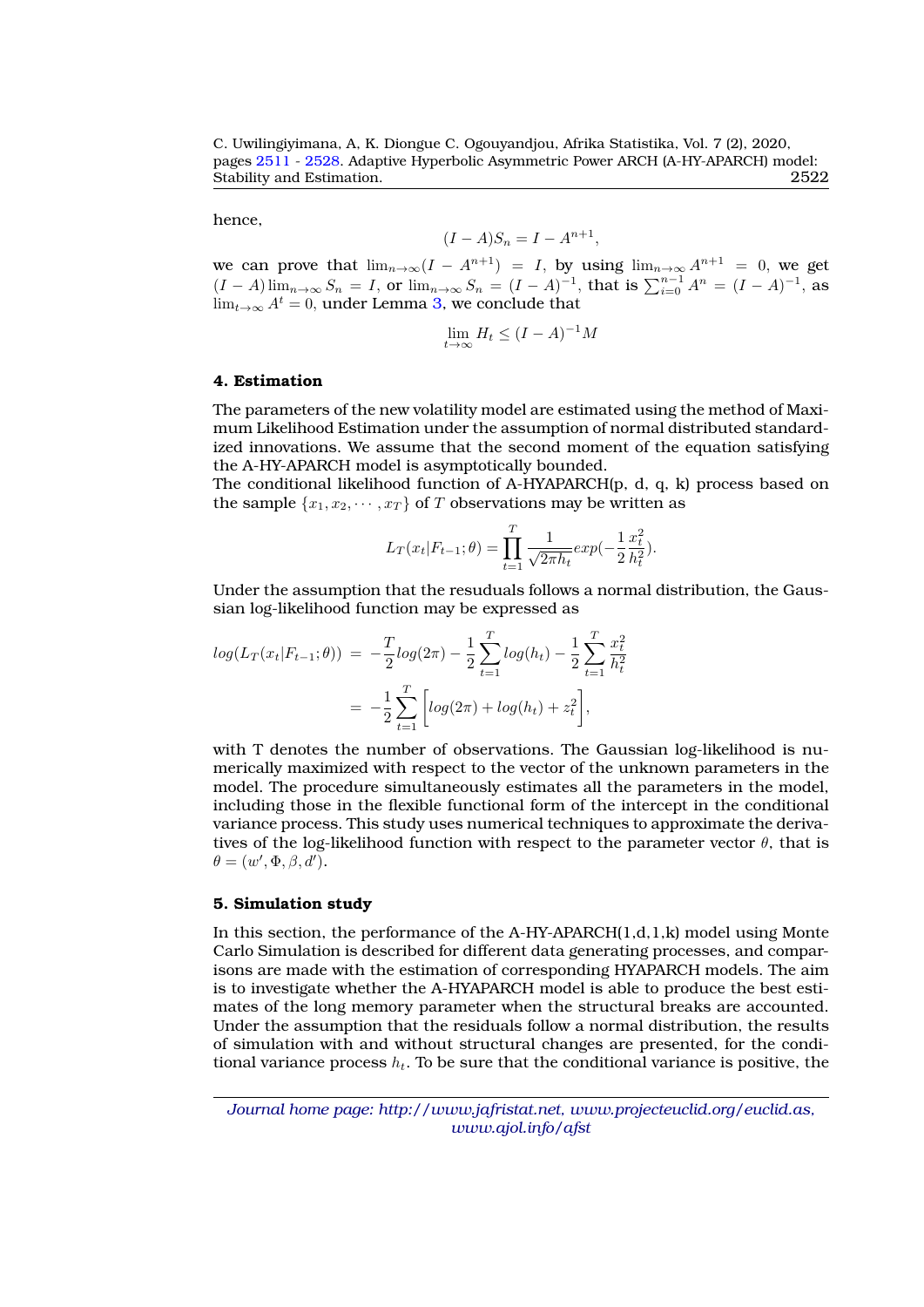conditions on the parameters of the A-HY-APARCH $(1,d,1,k)$  model similar to those holding in HYGARCH(1,d,1) are imposed following [Conrad, C. \(2010\)'](#page-16-6)s simulation study, that is, for  $\Psi_i \geq 0$ ,  $\beta > 0$ 

$$
\beta - \tau d \le \Phi \le \frac{2 - d}{3}
$$

$$
\tau d(\Phi - \frac{1 - d}{2}) \le \beta(\Phi - \beta + \tau d).
$$

The design of the simulation study follows that of Shi, Y. *et al.*[\(2018\)'](#page-17-8)s simulation of the A-HYEGARCH model. The time series are generated from the A-HYAPARCH $(1,d,1,k)$  model with the long memory parameter d=  $(0.35,0.45)$  and  $\Phi = 0.30$  and  $\beta = 0.40$ . when the GARCH model is applied to financial time series data, the persistence parameter tends to be high and this indicates that the structural breaks are present in data, that is the reason why this study also focus on the impact of ignoring structural changes on the estimated short memory parameters  $Φ$  and  $β$ . We consider frequencies up to four and the errors are assumed to follow a normal distribution with mean zero and variance one. In each design, simulations are carried out for two different sample  $T = 1000$  and  $T = 3000$  observations and the first 1000 0bservations are discarded to avoid the errors in simulation. For each  $k \in \{0, 1, 2, 3, 4\}$ , the 500 Monte Carlo replications were employed in all of the designs. The A-HYAPARCH and the standard HYAPARCH with and without structural changes were estimated. In all simulation, we limited in  $(p,q)=(1,1)$  and the model is defined as follows:

$$
x_t = h_t z_t \qquad z_t \sim NID(0, 1)
$$

$$
h_t^{\phi} = (1 - \tau)h_{1,t}^{\phi} + \tau h_{2,t}^{\phi}
$$

where

$$
h_{1,t}^{\phi} = w_t + \beta \left( h_{1,t-1}^{\phi} - w_{t-1} \right) + (\Phi - \beta) y_{t-1},
$$
  

$$
h_{2,t}^{\phi} = w_t + \beta \left( h_{2,t-1}^{\phi} - w_{t-1} \right) + (\beta - \Phi + \pi_1) y_{t-1} + \sum_{i=0}^{\infty} \left( \pi_{i+2} - \Phi \pi_{i+1} \right) B^i y_{t-2},
$$
  

$$
w_t = w_0 + \sum_{j=1}^k \left[ n_j \sin(\frac{2\pi j t}{T}) + m_j \cos(\frac{2\pi j t}{T}) \right]
$$

and

$$
y_t = \left(|x_t| - \epsilon x_t\right)^{\phi}.
$$

The advantage of this new model is that it can capture the essential characteristics of one or more structural breaks by using only a small number of low-frequency components through the deterministic time-varying component  $(w_t)$ . Three different designs were investigated, for each parametrization, 500 replications are conducted. The difference between the three designs is summarized as follows: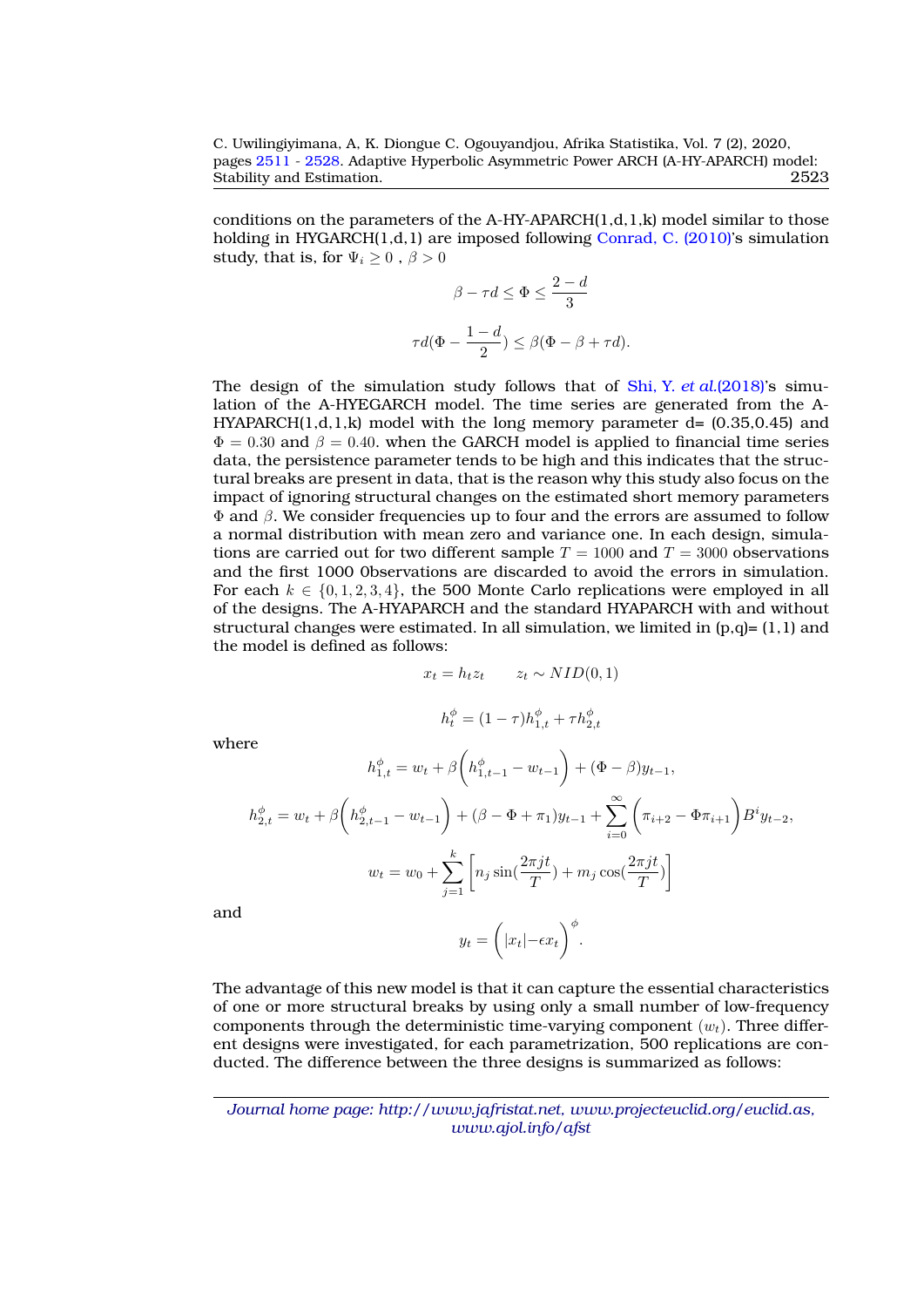- Design 1 (D1), the first design assumed the time-varying intercept function  $w_t$ to be corresponding to constant intercept  $w_0$  that is,  $w_t = w_0 = 0.1$ .
- Design 2 (D2), the second design imposed the time-varying function to have only one step change, following [Shi, Y.](#page-17-8) *et al.*(2018) in their research we consider one breakpoint that is one step change where the intercept jumping from 0.1 to 0.5. Thus,

$$
w_t = \begin{cases} 0.1, & \text{if } t = 1, 2, \cdots, \frac{T}{2} \\ 0.5, & \text{if } t = \frac{T}{2} + 1, \cdots, T. \end{cases}
$$

• Design 3 (D3) dealing with two step changes, where in the first step the intercept moving from 0.1 to 0.5 at the first break point and turn back to 0.3 at the second break point. Thus,

$$
w_t = \begin{cases} 0.1, & \text{if } t = 1, \dots, \frac{T}{3} \\ 0.5, & \text{if } t = \frac{T}{3} + 1, \dots, \frac{2T}{3} \\ 0.3, & \text{if } t = \frac{2T}{3} + 1, \dots, T. \end{cases}
$$

The performance measures like Monte Carlo bias (Bias), Standard Error(SE) and the Root Means Square Error (RMSE) of the estimated long-range dependence parameter d and short memory parameters ( $\Phi$  and  $\beta$ ) are computed to justify the attainment of maximum likelihood estimators .

#### *5.1. Simulation results*

The simulation results are reported in table [\(1\)](#page-14-0) and table [\(2\)](#page-15-1) based on two different values of long range dependance parameter(d). In each table D1 correspond to the pure HYAPARCH, D2 and D3 correspond to the A-HYAPARCH model where the intercept varies with time respectively. The values of Bias, standard error (SE) and the root means square error (RMSE) of the estimated long-range dependence parameter d and short memory parameters ( $\Phi$  and  $\beta$ ) are presented in each table.

Table [\(1\)](#page-14-0) reports the estimation results of the A-HYAPARCH and the pure HY-APARCH model for different data generating processes for all three designs (D1, D2 and D3) where D1 corresponds to the standard HYAPARCH model with the constant intercept and D2 and D3 corresponds to the new model where the intercept is subjected to the structural breaks. Knowing that when  $k = 0$  the A-HYAPARCH model reduces to the ordinary HY-APARCH specification.

The Bias, RMSE and Standard Errors are summarized in table [\(1\)](#page-14-0) for  $d = 0.35$ ,  $\Phi = 0.30$  and  $\beta = 0.40$ . We found that the obtained estimates of the long memory parameter d and short memory parameters have smaller degree of bias , RMSE and standard error and always reduced as the sample increased for all designs. This result is consistent for the moderate persistence value of long memory parameter d=0.35 where the obtained bias in A-HYAPARCH with structural changes is small across all two selected values of  $T$  compared to those obtained in the standard HYAPARCH. In general the RMSE and BIAS of the new model is lower from

*Journal home page: http://www.jafristat.net, www.projecteuclid.org/euclid.as, www.ajol.info/afst*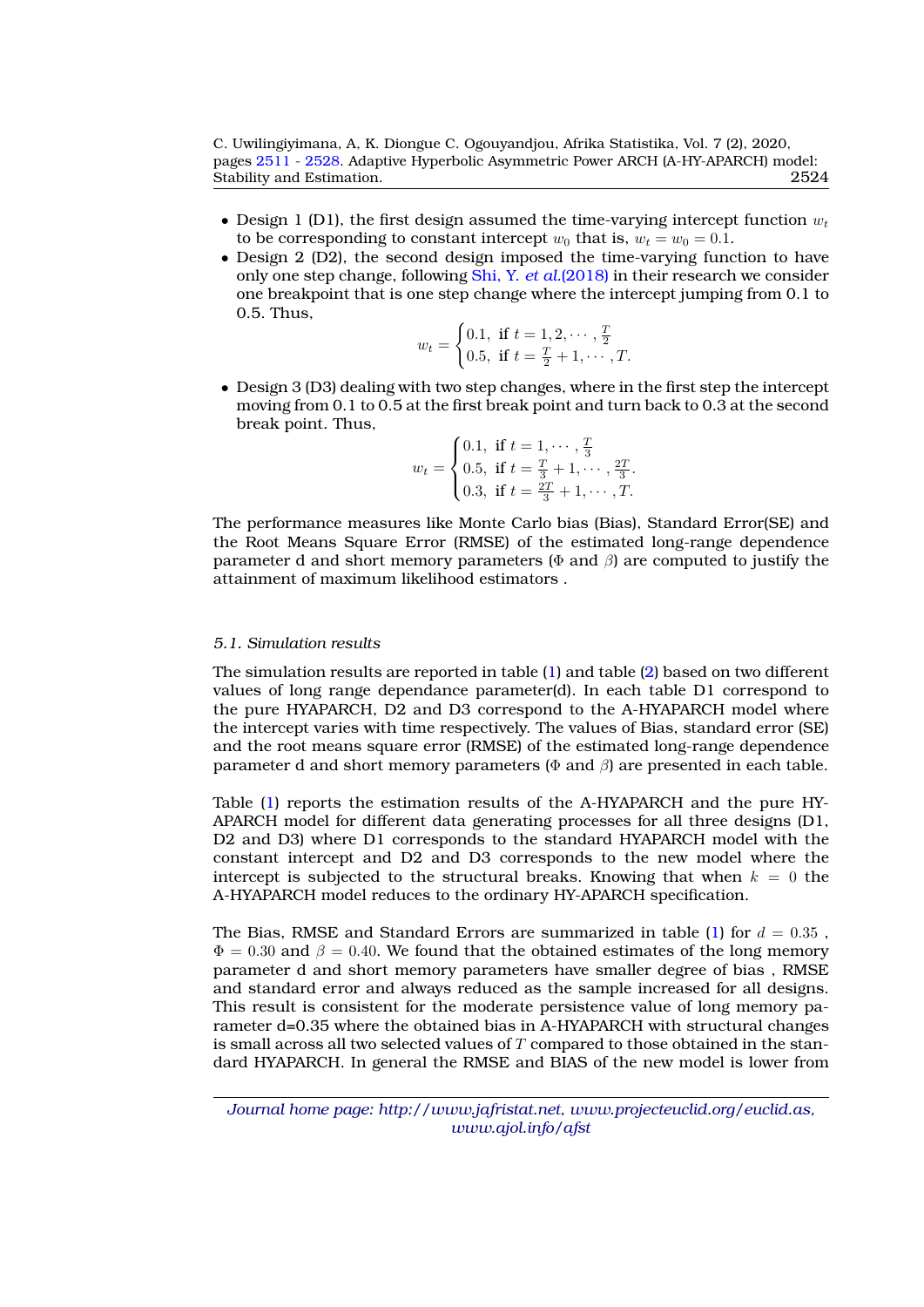the standard A-HYAPARCH and decreases as the sample size increases, thus even structural change is not present, the A-HYAPARCH performs well than the standard HYAPARCH but it works especially very well when breaks are not ignored.

<span id="page-14-0"></span>**Table 1.** Simulation results for estimation of A-HYAPARCH(1,0.35,1,k) and HYA-PARCH(1,0.35,1) models.

|       |                 | $Bias_{\Phi}$ | $SE_{\Phi}$ | $RMSE_{\Phi}$ | $Bias_B$   | $SE_{\beta}$ | $RMSE\beta$ | $Bias_d$ | $SE_d$ | RMSE <sub>d</sub> |
|-------|-----------------|---------------|-------------|---------------|------------|--------------|-------------|----------|--------|-------------------|
|       |                 |               |             |               | $T = 1000$ |              |             |          |        |                   |
| $k=0$ | D <sub>1</sub>  | 0.0406        | 0.3125      | 0.3107        | 0.0351     | 0.3823       | 0.2675      | 0.0545   | 0.2882 | 0.2890            |
|       | D2              | 0.0171        | 0.2560      | 0.2584        | 0.0300     | 0.1574       | 0.1446      | 0.0410   | 0.2550 | 0.2567            |
|       | D <sub>3</sub>  | 0.0159        | 0.2491      | 0.2462        | 0.0321     | 0.1663       | 0.1517      | 0.0352   | 0.2407 | 0.2416            |
| $k=1$ | $\overline{D1}$ | 0.0376        | 0.1920      | 0.1896        | 0.0256     | 0.2043       | 0.1841      | 0.0235   | 0.2161 | 0.1975            |
|       | D2              | 0.0232        | 0.1874      | 0.1852        | 0.0211     | 0.1930       | 0.1700      | 0.0112   | 0.1923 | 0.1769            |
|       | D <sub>3</sub>  | 0.0299        | 0.1832      | 0.1792        | 0.0193     | 0.1937       | 0.1709      | 0.0227   | 0.1928 | 0.1742            |
| $k=2$ | $\overline{D1}$ | 0.0137        | 0.2667      | 0.2589        | 0.0195     | 0.2201       | 0.1857      | 0.0363   | 0.2847 | 0.2346            |
|       | D2              | 0.0044        | 0.1851      | 0.1853        | 0.0170     | 0.1847       | 0.1494      | 0.0279   | 0.2478 | 0.1702            |
|       | D <sub>3</sub>  | 0.00118       | 0.2461      | 0.2402        | 0.0106     | 0.2025       | 0.1066      | 0.0124   | 0.1752 | 0.1517            |
| $k=3$ | $\overline{D1}$ | 0.0131        | 0.2033      | 0.1748        | 0.0320     | 0.2718       | 0.1539      | 0.0269   | 0.2426 | 0.1740            |
|       | D2              | 0.0093        | 0.2030      | 0.1684        | 0.0195     | 0.2510       | 0.1206      | 0.0048   | 0.2046 | 0.1322            |
|       | D <sub>3</sub>  | 0.0063        | 0.2019      | 0.1714        | 0.0298     | 0.2649       | 0.1429      | 0.0188   | 0.2106 | 0.1508            |
| $k=4$ | $\overline{D1}$ | 0.0309        | 0.2506      | 0.2046        | 0.0449     | 0.3070       | 0.1662      | 0.02673  | 0.2684 | 0.1840            |
|       | D2              | 0.0159        | 0.1918      | 0.1824        | 0.0262     | 0.2061       | 0.1441      | 0.0115   | 0.1744 | 0.1477            |
|       | D <sub>3</sub>  | 0.0113        | 0.2460      | 0.2036        | 0.0319     | 0.2810       | 0.1295      | 0.0114   | 0.2162 | 0.1226            |
|       |                 |               |             |               | $T = 3000$ |              |             |          |        |                   |
| $k=0$ | $\overline{D1}$ | 0.0318        | 0.2422      | 0.2418        | 0.0244     | 0.3539       | 0.2370      | 0.0429   | 0.2829 | 0.2826            |
|       | D <sub>2</sub>  | 0.0090        | 0.1969      | 0.1925        | 0.0154     | 0.1501       | 0.1365      | 0.0331   | 0.1714 | 0.1716            |
|       | D <sub>3</sub>  | 0.0006        | 0.1394      | 0.1307        | 0.0144     | 0.1223       | 0.1030      | 0.0069   | 0.1180 | 0.1170            |
| $k=1$ | $\overline{D1}$ | 0.0295        | 0.1505      | 0.1451        | 0.0168     | 0.1781       | 0.1441      | 0.0239   | 0.1832 | 0.1591            |
|       | D2              | 0.0158        | 0.1432      | 0.1403        | 0.0089     | 0.1565       | 0.1191      | 0.0229   | 0.1744 | 0.1473            |
|       | D <sub>3</sub>  | 0.0175        | 0.1479      | 0.1436        | 0.0162     | 0.1696       | 0.1337      | 0.0139   | 0.1634 | 0.1397            |
| $k=2$ | $\overline{D1}$ | 0.0096        | 0.2234      | 0.1914        | 0.0115     | 0.2137       | 0.1276      | 0.0227   | 0.1979 | 0.1404            |
|       | D2              | 0.0003        | 0.1494      | 0.1317        | 0.0063     | 0.1971       | 0.1197      | 0.0199   | 0.1936 | 0.1381            |
|       | D <sub>3</sub>  | 0.00621       | 0.2036      | 0.1880        | 0.0045     | 0.2127       | 0.1182      | 0.0009   | 0.1535 | 0.0981            |
| $k=3$ | $\overline{D1}$ | 0.0172        | 0.1893      | 0.1559        | 0.0150     | 0.2415       | 0.1151      | 0.0256   | 0.2281 | 0.1637            |
|       | D2              | 0.0026        | 0.1797      | 0.1528        | 0.0139     | 0.2361       | 0.1132      | 0.0107   | 0.2057 | 0.1291            |
|       | D <sub>3</sub>  | 0.0008        | 0.1858      | 0.1444        | 0.0116     | 0.2306       | 0.1046      | 0.0024   | 0.1885 | 0.1019            |
| $k=4$ | $\overline{D1}$ | 0.0136        | 0.2018      | 0.1526        | 0.0161     | 0.2579       | 0.1119      | 0.0124   | 0.2154 | 0.1079            |
|       | D <sub>2</sub>  | 0.0099        | 0.1868      | 0.1310        | 0.0042     | 0.2444       | 0.0916      | 0.0014   | 0.1507 | 0.1000            |
|       | D <sub>3</sub>  | 0.0056        | 0.192       | 0.1432        | 0.0048     | 0.2498       | 0.0950      | 0.0106   | 0.2033 | 0.0989            |

Table [\(2\)](#page-15-1) presents simulation results for estimates of the HY-APARCH( 1, 0.45, 1) and A-HYAPARCH( 1, 0.45, 1, k ) models without and with structural changes in all designs with  $d = 0.45$ , it can be seen that when the degree of persistence increases and the structural breaks have acounted the A-HY-APARCH model performs well than HY-APARCH model. Note that a constraint of  $d_i$  0.5 was imposed in the maximum likelihood estimation to ensure stationarity. When the true value of d is approaching 0.5 (the case  $d = 0.45$ ) it is shown that the A-HYAPARCH model has small RMSE, Standard Error and Bias especially when sample size is  $T = 3000$ that is the HYAPARCH is significantly outperformed by the A- HY-APARCH model, hence our model needs a large enough sample more than  $T = 3000$  and provide us meaningfully better results.

In general, the Bias and RMSE computed for design 2 and design 3 are very small compared to the results gotten when the value of  $k = 0$ . In summary, A-HYAPARCH models outperform HYAPARCH when structural changes are accounted. The im-

*Journal home page: http://www.jafristat.net, www.projecteuclid.org/euclid.as, www.ajol.info/afst*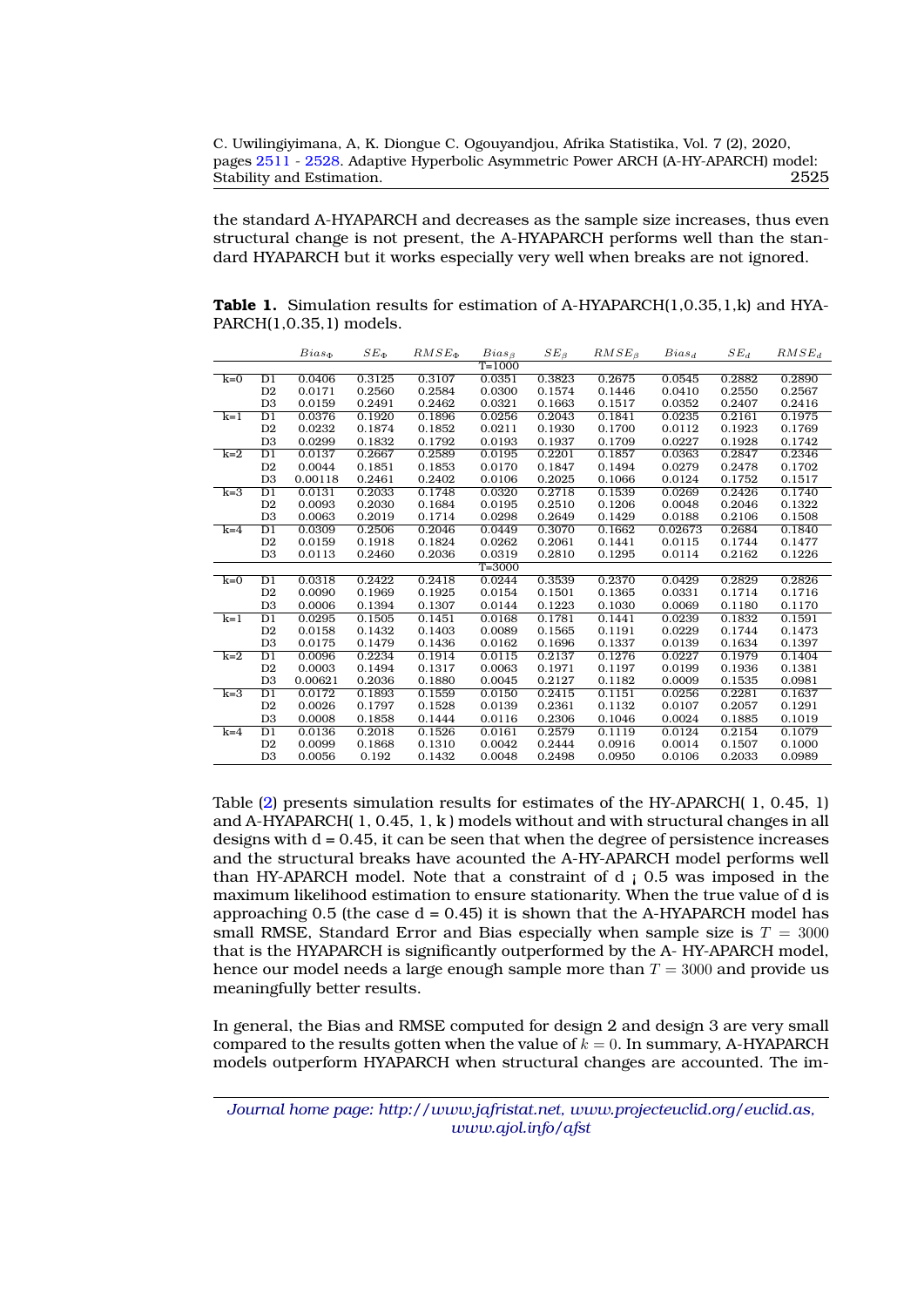| C. Uwilingiyimana, A, K. Diongue C. Ogouyandjou, Afrika Statistika, Vol. 7 (2), 2020, |      |
|---------------------------------------------------------------------------------------|------|
| pages 2511 - 2528. Adaptive Hyperbolic Asymmetric Power ARCH (A-HY-APARCH) model:     |      |
| Stability and Estimation.                                                             | 2526 |

pact of allowing the structural changes in the conditional variance is clear, with the data generating process having a downwards bias however all bias in all samples are smaller than 0.05. The results of the numerical simulation indicate that the long memory parameter estimate is robust to this form of model specification. Finally, the simulation results have confirmed that RMSE, BIAS and SE of long memory, short memory autoregressive and short memory moving average parameters reduced when we take into account the possible structural breaks. Therefore, Bias, standard error and root mean square error are small and reduced as the sample size increased. As result the A-HYAPARCH model seems to perform well than HYAPARCH model.

<span id="page-15-1"></span>**Table 2.** Simulation results for estimation of A-HY-APARCH(1,0.45,1,k) and HY-APARCH(1,0.45,1) models.

|       |                 | $Bias_{\Phi}$ | $SE_{\Phi}$ | $RMSE_{\Phi}$ | $Bias_B$   | $SE_{\beta}$ | $RMSE_B$ | $Bias_d$ | $SE_d$ | $RMSE_d$ |
|-------|-----------------|---------------|-------------|---------------|------------|--------------|----------|----------|--------|----------|
|       |                 |               |             |               | $T = 1000$ |              |          |          |        |          |
| $k=0$ | D1              | 0.0406        | 0.2931      | 0.2896        | 0.0330     | 0.2848       | 0.2794   | 0.0515   | 0.2922 | 0.2695   |
|       | D <sub>2</sub>  | 0.0233        | 0.2833      | 0.2830        | 0.0301     | 0.1747       | 0.1668   | 0.0348   | 0.2864 | 0.2624   |
|       | D <sub>3</sub>  | 0.0230        | 0.2359      | 0.2324        | 0.0253     | 0.1641       | 0.1549   | 0.0270   | 0.2112 | 0.1839   |
| $k=1$ | $\overline{D1}$ | 0.0325        | 0.1797      | 0.1787        | 0.0237     | 0.1964       | 0.1810   | 0.0291   | 0.2845 | 0.2179   |
|       | D2              | 0.0249        | 0.1725      | 0.1714        | 0.0163     | 0.1958       | 0.1799   | 0.0201   | 0.2488 | 0.1759   |
|       | D <sub>3</sub>  | 0.0253        | 0.1715      | 0.1705        | 0.0114     | 0.1746       | 0.1570   | 0.0254   | 0.2391 | 0.1688   |
| $k=2$ | $\overline{D1}$ | 0.0364        | 0.2363      | 0.2010        | 0.0352     | 0.2426       | 0.1626   | 0.0246   | 0.3067 | 0.2092   |
|       | D <sub>2</sub>  | 0.0164        | 0.2106      | 0.1982        | 0.0250     | 0.2055       | 0.1552   | 0.0094   | 0.2500 | 0.1259   |
|       | D <sub>3</sub>  | 0.0247        | 0.2039      | 0.1828        | 0.0183     | 0.2343       | 0.146    | 0.0242   | 0.2534 | 0.1670   |
| $k=3$ | $\overline{D1}$ | 0.0162        | 0.2971      | 0.2226        | 0.0303     | 0.2803       | 0.1460   | 0.0141   | 0.2478 | 0.1603   |
|       | D <sub>2</sub>  | 0.0061        | 0.2466      | 0.1866        | 0.0283     | 0.2517       | 0.1407   | 0.0106   | 0.2011 | 0.1551   |
|       | D <sub>3</sub>  | 0.0147        | 0.2542      | 0.1885        | 0.0145     | 0.2267       | 0.1256   | 0.0074   | 0.1073 | 0.1433   |
| $k=4$ | $\overline{D1}$ | 0.0243        | 0.2394      | 0.2148        | 0.0387     | 0.2683       | 0.1778   | 0.0194   | 0.2698 | 0.2570   |
|       | D <sub>2</sub>  | 0.01980       | 0.2178      | 0.1724        | 0.0265     | 0.2376       | 0.1255   | 0.0100   | 0.2398 | 0.1680   |
|       | D <sub>3</sub>  | 0.0060        | 0.2189      | 0.1846        | 0.0029     | 0.2630       | 0.1449   | 0.0151   | 0.2097 | 0.1571   |
|       |                 |               |             |               | $T = 3000$ |              |          |          |        |          |
| $k=0$ | D1              | 0.0381        | 0.2834      | 0.2781        | 0.0262     | 0.2556       | 0.2457   | 0.0349   | 0.2912 | 0.2683   |
|       | D <sub>2</sub>  | 0.0160        | 0.1824      | 0.1765        | 0.0244     | 0.1337       | 0.1222   | 0.0206   | 0.1959 | 0.1662   |
|       | D <sub>3</sub>  | 0.0107        | 0.1823      | 0.1748        | 0.0244     | 0.1329       | 0.1207   | 0.0132   | 0.1764 | 0.1462   |
| $k=1$ | D1              | 0.0220        | 0.1782      | 0.1770        | 0.0283     | 0.1873       | 0.1643   | 0.0242   | 0.2338 | 0.1462   |
|       | D <sub>2</sub>  | 0.0138        | 0.1564      | 0.1544        | 0.0138     | 0.1731       | 0.1447   | 0.0156   | 0.2196 | 0.1325   |
|       | D <sub>3</sub>  | 0.01780       | 0.1488      | 0.1475        | 0.0258     | 0.1737       | 0.1440   | 0.00411  | 0.2120 | 0.1346   |
| $k=2$ | D1              | 0.0354        | 0.1993      | 0.1690        | 0.0199     | 0.2013       | 0.1153   | 0.0126   | 0.2511 | 0.1185   |
|       | D <sub>2</sub>  | 0.0102        | 0.1794      | 0.1626        | 0.0166     | 0.1995       | 0.1127   | 0.0042   | 0.2403 | 0.1092   |
|       | D <sub>3</sub>  | 0.0063        | 0.1770      | 0.1580        | 0.0072     | 0.1289       | 0.1029   | 0.0009   | 0.1105 | 0.1049   |
| $k=3$ | $\overline{D1}$ | 0.0180        | 0.2229      | 0.1804        | 0.0127     | 0.2306       | 0.1265   | 0.0110   | 0.1905 | 0.1407   |
|       | D <sub>2</sub>  | 0.0032        | 0.1865      | 0.1618        | 0.0073     | 0.2011       | 0.1140   | 0.0008   | 0.1524 | 0.1370   |
|       | D <sub>3</sub>  | 0.0109        | 0.1922      | 0.1217        | 0.0099     | 0.1421       | 0.1049   | 0.0003   | 0.1060 | 0.1182   |
| $k=4$ | D1              | 0.0062        | 0.2122      | 0.1527        | 0.0420     | 0.2276       | 0.1487   | 0.0345   | 0.1640 | 0.2198   |
|       | D <sub>2</sub>  | 0.0035        | 0.1828      | 0.1412        | 0.0199     | 0.2151       | 0.1241   | 0.0140   | 0.1205 | 0.1425   |
|       | D <sub>3</sub>  | 0.00019       | 0.1595      | 0.1297        | 0.0064     | 0.2087       | 0.0792   | 0.0017   | 0.1107 | 0.1055   |

# <span id="page-15-0"></span>**6. Conclusion**

In this work, the extension of Hyperbolic APARCH to Adaptive Hyperbolic APARCH process is considered. The proposed model nests a large of models in the literature and therefore facilitates in general to specify methodology. The necessary condition of the A-HY-APARCH(1,d,1,k) to be asymptotically stable are derived and the parameter estimation method was proposed to prove the performance of the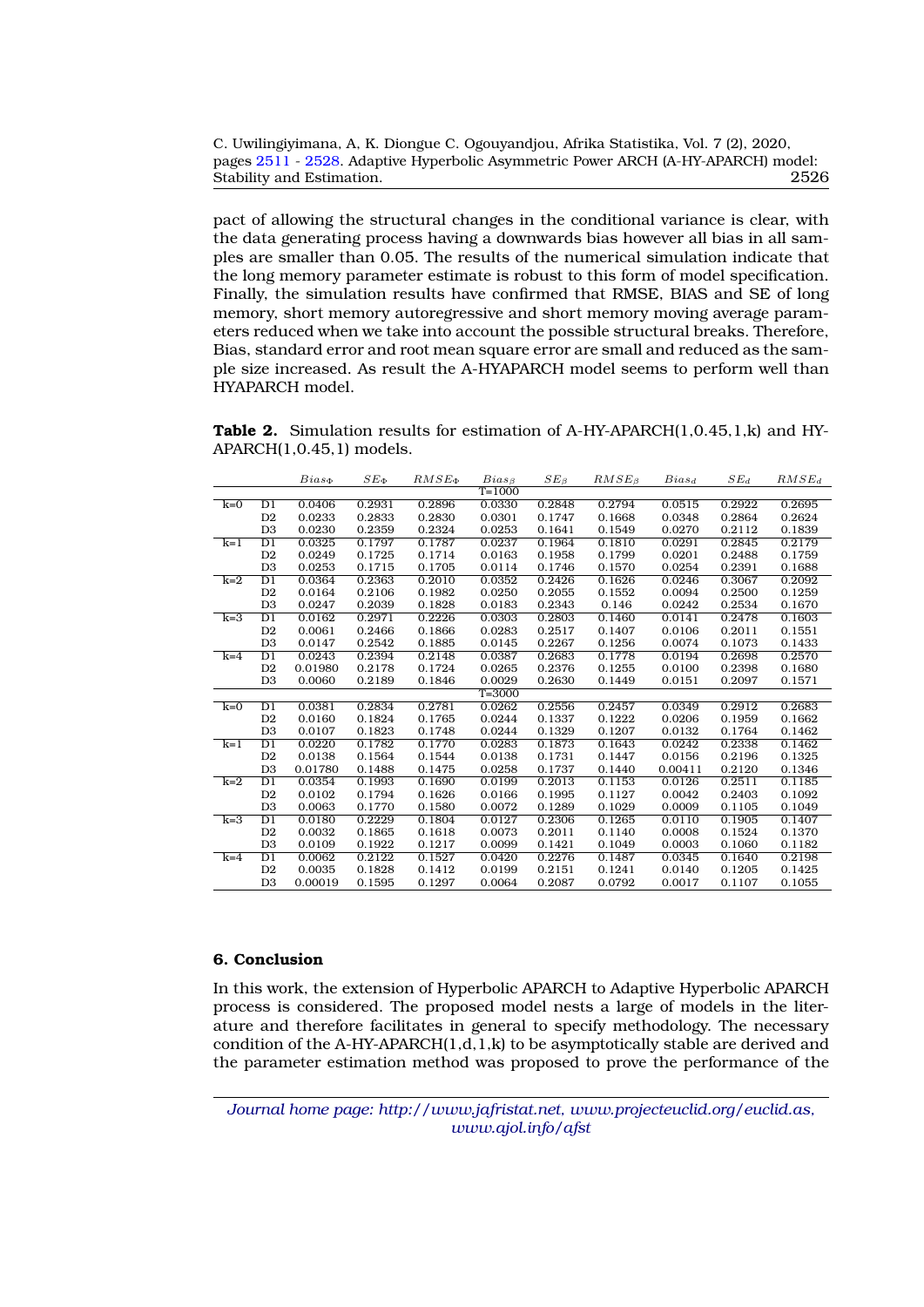new model. Numerical experiments prove that Maximum Likelihood Estimation for the A-HYAPARCH performs reasonably well for sample size=3000 observations with the estimate of fractional differencing parameter improving as the structural breaks are accounted. Clearly, Bias, Standard Error(SE) and Root Mean Square Error(RMSE) are generally small and decrease as the sample size increases thus the A-HYAPARCH model with and without the structural changes outperform the standard HYAPARCH. The A-HYAPARCH model proposed in this study is capable to capture the main characteristics observed in financial time series data like volatility clustering, leptokurtosis, asymmetric effects, long memory as well as structural changes in the conditional variance. We plan to study in our future work, the consistency and normality asymptotic of the A-HY-APARCH model as well as its application to the real data and demonstrate its potential performance with other existing Asymmetric long memory volatility models in the literature.

#### **Acknowledgment**

The authors would like to thank the editorial team and the referees for their valuable comments. The first author thank DAAD for boursary support implemented by Institut de Mathématiques et de Sciences Physiques de l'Université d'Abomey-Calavi.

#### <span id="page-16-0"></span>**References**

- <span id="page-16-4"></span>Baillie, R. T., Bollerslev, T., and Mikkelsen, H. O. (1996). Fractionally integrated generalized autoregressive conditional heteroskedasticity. Journal of econometrics, 74(1):3-30.
- <span id="page-16-10"></span>Baillie, R. T. and Morana, C. (2009). Modelling long memory and structural breaks in conditional variances: An adaptive figarch approach. Journal of Economic Dynamics and Control, 33(8):1577-1592.
- <span id="page-16-2"></span>Bollerslev, T. (1986). Generalized autoregressive conditional heteroskedasticity. Journal of econometrics, 31(3):307-327.
- <span id="page-16-11"></span>Choi, K., Yu, W.-C., and Zivot, E. (2010). Long memory versus structural breaks in modeling and forecasting realized volatility. Journal of International Money and Finance, 29(5):857-875.
- <span id="page-16-6"></span>Conrad, C. (2010). Non-negativity conditions for the hyperbolic garch model. Journal of Econometrics, 157(2):441-457.
- <span id="page-16-8"></span>Dark, J. G. (2010). Estimation of time varying skewness and kurtosis with an application to value at risk. Studies in Nonlinear Dynamics & Econometrics,14(2).
- <span id="page-16-5"></span>Davidson, J. (2004). Moment and memory properties of linear conditional heteroscedasticity models, and a new model. Journal of Business & Economic Statistics, 22(1):16-29.
- <span id="page-16-9"></span>Diebold, F. X. and Inoue, A. (2001). Long memory and regime switching.Journal of econometrics, 105(1):131-159.
- <span id="page-16-3"></span>Ding, Z., Granger, C. W., and Engle, R. F. (1993). A long memory property of stock market returns and a new model. Journal of empirical finance, 1(1):83-106.
- <span id="page-16-7"></span>Diongue, A. K and Guegan, D. (2007). The stationary seasonal hyperbolic asymmetric power ´ arch model. Statistics & probability letters, 77(11):1158-1164.
- <span id="page-16-1"></span>Engle, R. F. (1982). Autoregressive conditional heteroscedasticity with estimates of the variance of united kingdom inflation. Econometrica: Journal of the Econometric Society, pages 987-1007.